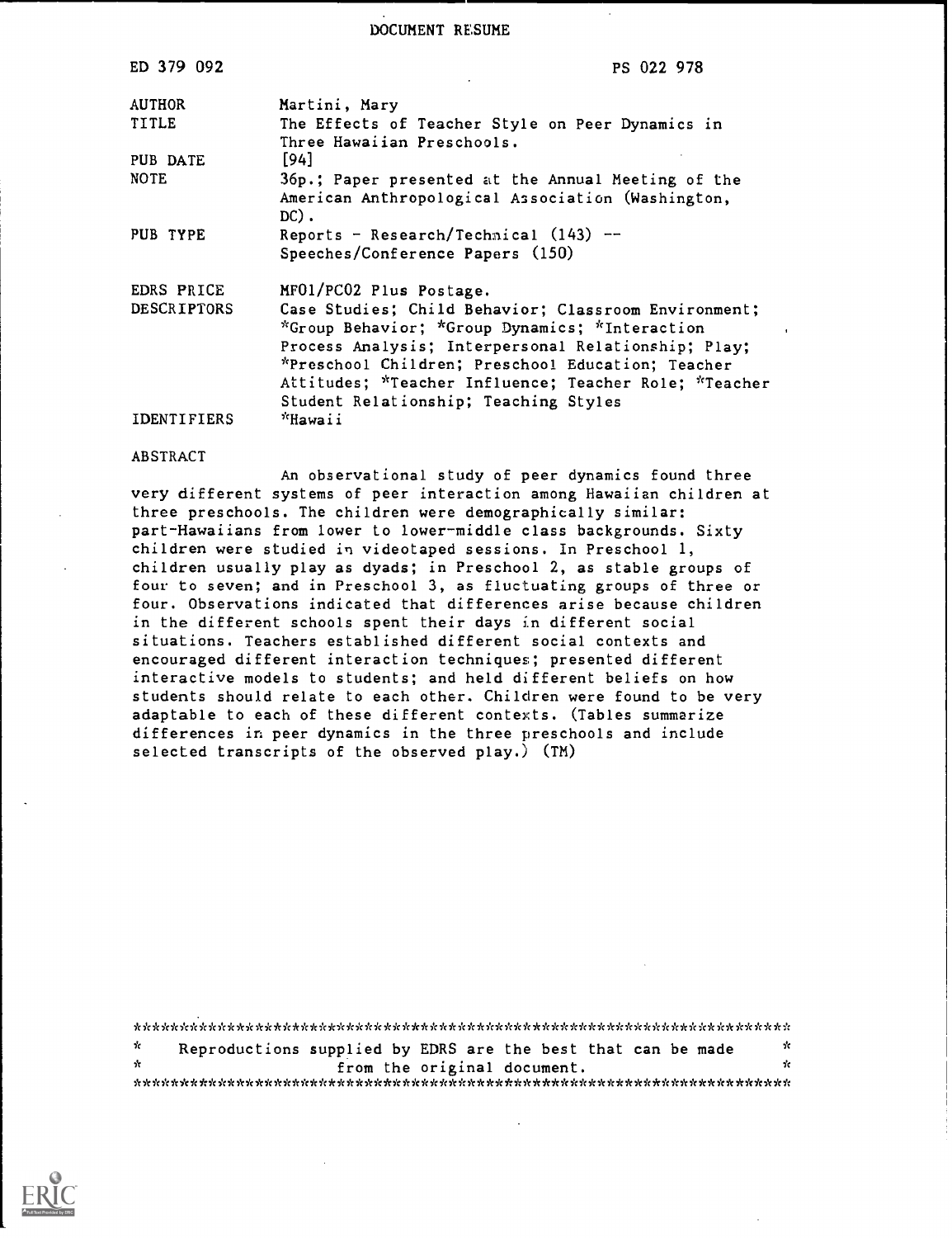U.S. DEPARTMENT OF EDUCATION<br>Office of Educational Research and improvement EDUCATIONAL RESOURCES INFORMATION

CENTER (ERIC)<br>CENTER (ERIC)<br>Mecewed from the person or organization<br>originating it

C. Minor changes have been made to improve

Teacher style & peer dynamics

**Pomis of new original stated in Ihis docu<br>
Poent do not necessarily represent official**<br>
OERI position or policy

The Effects of Teacher Style on Peer Dynamics in Three Hawaiian Preschools

> Mary Martini Department of Human Resources University of Hawaii at Manoa

> > "PERMISSION TO REPRODUCE THIS MATERIAL HAS BEEN GRANTED BY GRANTED BY<br><u>S</u>

 $Maxtin$ TO THE EDUCATIONAL RESOURCES

Running head: TEACHER STYLE AND PEER DYNAMICS

INFORMATION CENTER (ERIC)

Paper presented at the Annual "etings of the American Paper presented at the Annual <sup>4</sup>-etings of the American<br>Anthropological Association, Washington, D.C. Author's address:<br>Mary Martini, Department of Human Resources, University of Hawai<br>at Manoa, 2515 Campus Rd., Honolulu, Mary Martini, Department of Human Resources, University of Hawaii at Manoa, 2515 Campus Rd., Honolulu, HI, 96822 (808) 956-2249.

> $\hat{z}$ BEST COPY AVAILABLE

 $\mathbf{z}$ en  $\mathbb{Z}$  , where  $\mathbb{Z}$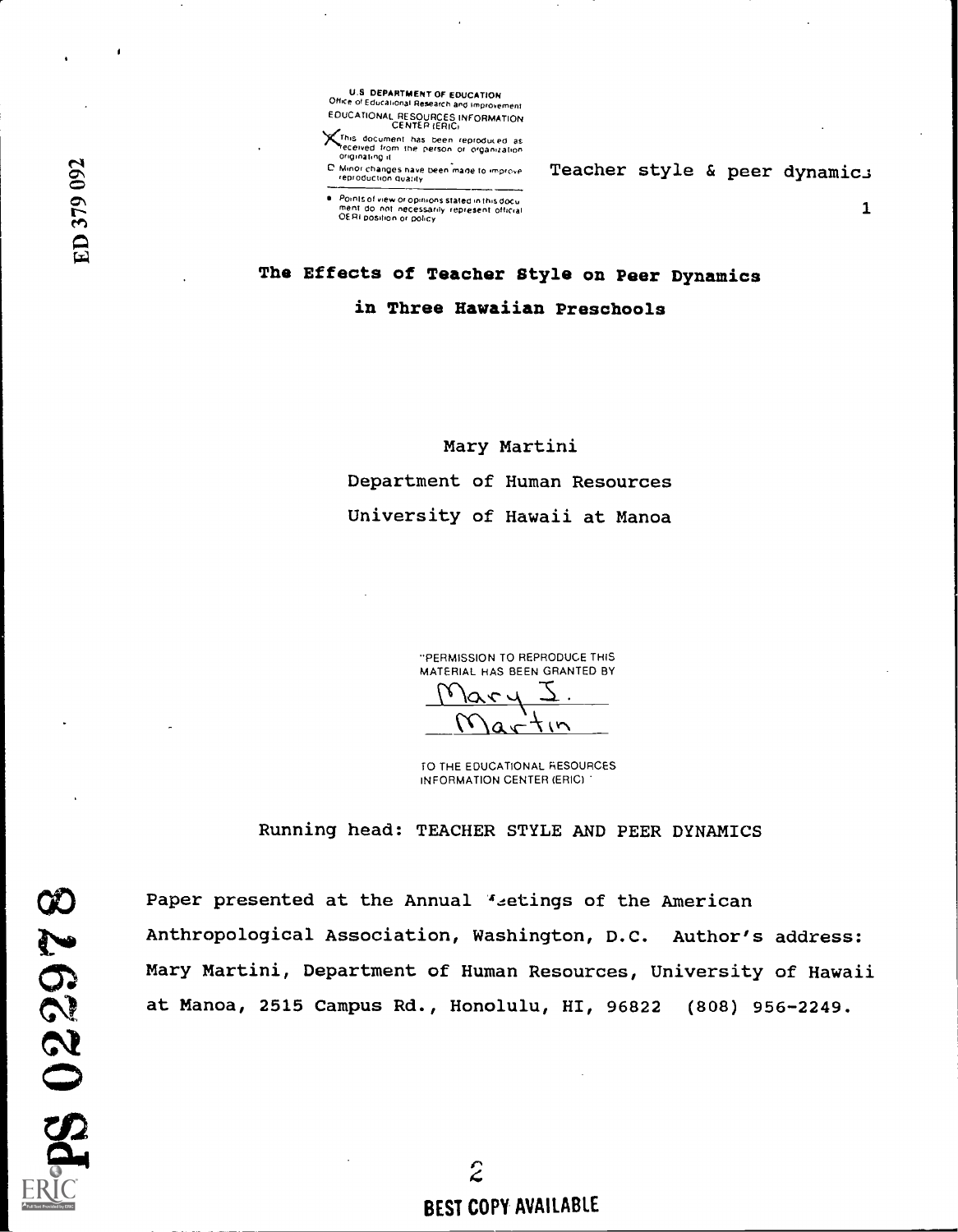$\mathbf{z}$  and  $\mathbf{z}$ 

# The Effects of Teacher Style on Peer Dynamics

# in Three Hawaiian Preschools

When I started studying peer dynamics among Hawaiian children. I expected to observe a set of interaction routines which I would be able to characterize as typical of young Hawaiian children. I expected to observe patterns which matched those noticed in Hawaiian homes. I thought I would be able to write papers with lines such as, 'Hawaiian children do X." Instead, I studied three Hawaiian preschools and found three very different systems of peer interactions.

This was confusing because the children were demographically similar across the sites. Almost all were part-Hawaiians from lower to lower-middle class backgrounds. They were 3.5 to 4 years old at the start of school. Preschool I had more girls than boys and Preschool 2 had more boys than girls. But the differences in peer dynamics have continued through this year, even though both classes have equal numbers of boys and girls.

Children in Preschool 1 and 2 lived in a relatively rural, Hawaiian homestead are, while children in Preschool 3 lived in an ethnically Hawaiian area of the city of Honolulu. An initial was that differences in peer dynamics might stem from this rural/urban differences. However, peer dynamics in the urban classroom, this year, more closely resemble the rural than the

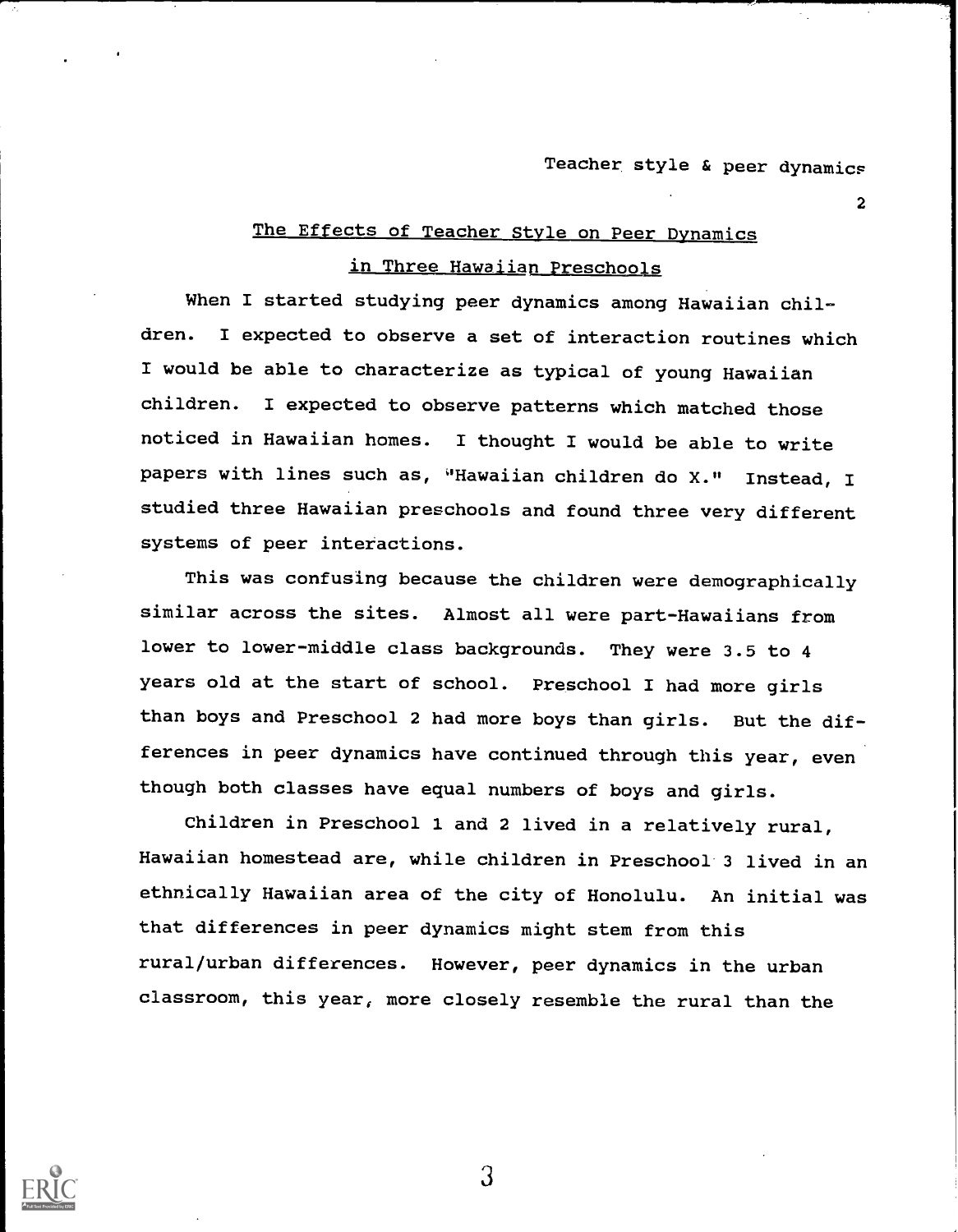3

urban classroom last year. The population of Preschool 1 has stayed the same, while it's program has changed in major ways.

Since the children did not differ greatly in background, I looked at differences in school situations to account for differences in peer dynamics. I found that the children in different schools spent their days in different social situations. Different teachers encouraged different interaction techniques and routines. They held different beliefs as to how people should relate to each other.

The Hawaiian children adapted to these situations. They modified what they knew about interacting to accommodate to these conditions. The observed and imitated new interaction routines. They assimilated new ideas of how to relate. Mainly, children tried to make sense of their new social worlds and tried to find satisfying places within them. Children came up with different adaptive solutions.

In this paper, I describe the adaptations they made to three different social ecologies. First I describe the observed differences in peer interactions. Then I relate these to differences in the social context set up by teachers. Then I consider teachers' statements indicating interaction beliefs and techniques they encouraged - explicitly or implicitly - in the classroom. I then illustrate differences in peer dynamics and contexts with six videotaped segments.

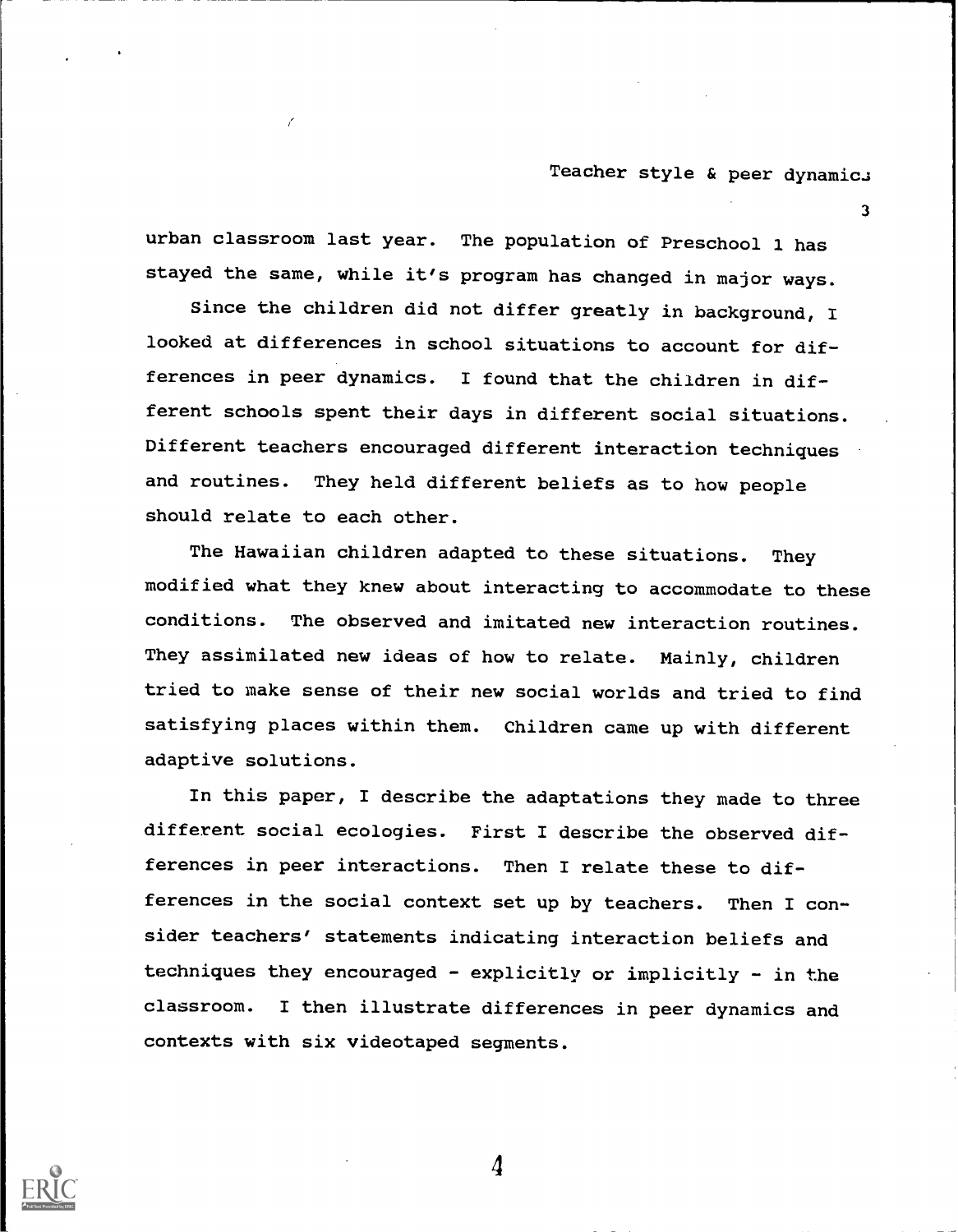4

My purpose is to emphasize the extreme adaptability of these children. The cultural patterns I observed were not crosscontext interaction styles. Rather, they were ways in which children modified their existing beliefs to accommodate to novel situations.

### Observed Differences in Peer Dynamics

The observed differences in peer dynamics across the three preschools are summarized in Table 1. The data-base is a set of videotaped peel interactions involving 60 preschool children. The children were taped throughout the school year, 1984-1985. Each child was videotaped in a rotating order for 10-minute periods. The child wore a wireless microphone to improve the soundtrack. Six, 10-minute segments of peer activity were collected for each child.

Preschool 1. In the Preschool 1 tapes, children usually play as dyads. They pray elaborate fantasy games and engage in long conversations. They talk about home and past experiences. They express opinions and describe plans. They talk about rules of the classroom and how the teacher expects them to act. They look at books together and ask each other the same kinds of questions their teacher asks them. They help each other solve puzzles, build towers, roads, train-tracks and villages.

The two children accommodate to each other, moment to moment, in their play. Each child describes the course of play s/he



 $\overline{5}$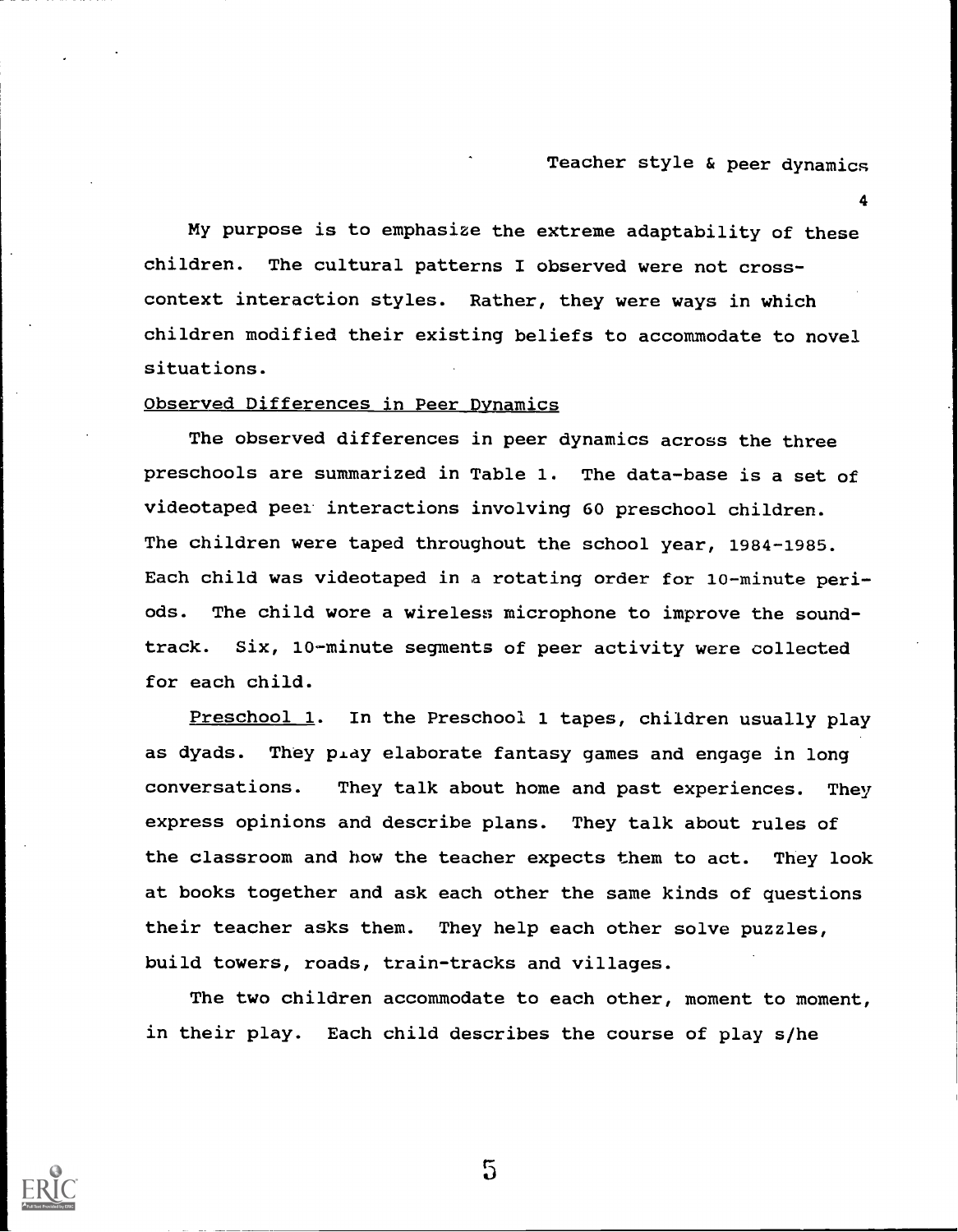5

wants to take, and the other either follows or suggests a different course. In this way they jointly develop the theme. The same activity (such as playing with the zoo set) differs greatly from one day to the next.

Dyadic friendships and friendship triangles are the salient social units in this area. Children are not loyal to a particular small group, as in Preschool 2. Nor do they vie for position in a large group hierarchy, as in Preschool 3.

Preschool 2. In Preschool 2, children play in stable groups of four to 7 children. These groups consist of children who sit together at the same table. The teacher assigns permanent places at the tables at the beginning of the year and gives each group a name. The children spend much of the day in these units. During freeplay and recess they often choose to play together as well. Strong dyadic friendships develop within the stable groups.

Each group develops a set of roles, rules and routines. The children play the same games again and again and perfect their routines. Individuals often play the same roles across renditions of a game. House and School are played frequently during indoor freeplay. Boat and Monster are observed on the playground. The groups also cooperatively build towers, villages, zoos and roads. They sing, perform dances and play circle games learned from the teacher.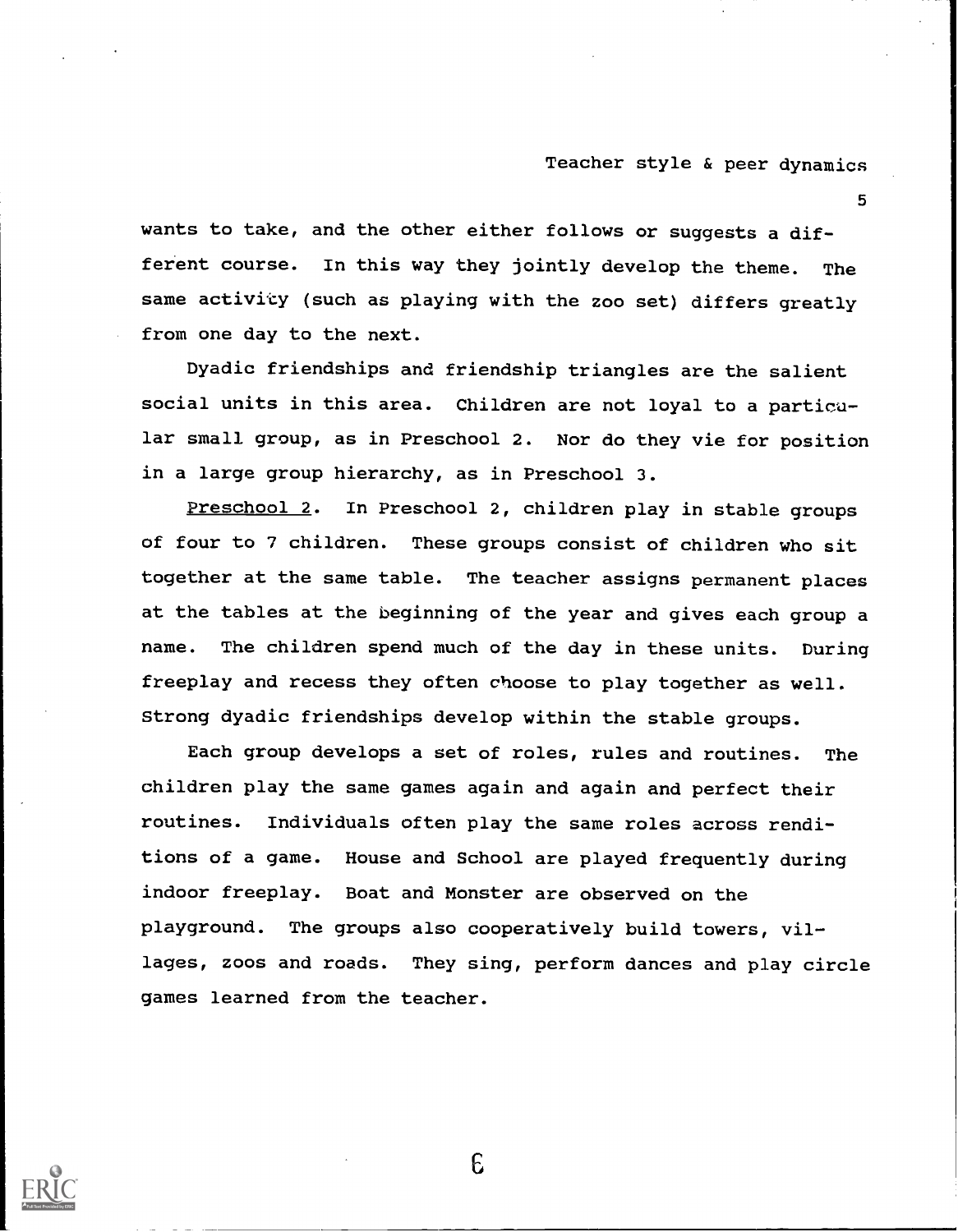6

Sophisticated social roles emerge in the stable groups. There are silent and vocal leaders, inventors, helpers, mediators and followers. Children generally cooperate. They rarely bully, tease, taunt, criticize or exclude others.

Preschool 3. In Preschool 3, children play in groups of three or four. Membership fluctuates from moment to moment as individuals move from one activity center to another. Children engage in many activities, but their interactions consist mainly of fighting for a high position in the fluctuating dominance hierarchy. By the middle of the year, a separate dominance hierarchy has emerged for boys and girls and play is segregated. Children spend much time bullying, bossing, teasing, taunting, attacking, criticizing and excluding others. Alternatively, they defend themselves against such attacks. They try to enter and remain in the in-group. They do this by demonstrating strong loyalty to its leaders. Children form and re-form the in-group frequently.

Which factors effect these differences? In this study I considered: 1) differences in social context set up by teachers in the typical school day; 2) differences in interaction routines teachers encouraged and modeled; and, 3) differences in teachers' beliefs concerning interpersonal relating - as stated and inferred from their actions.

Differences in contexts, routines and beliefs



 $\tilde{a}$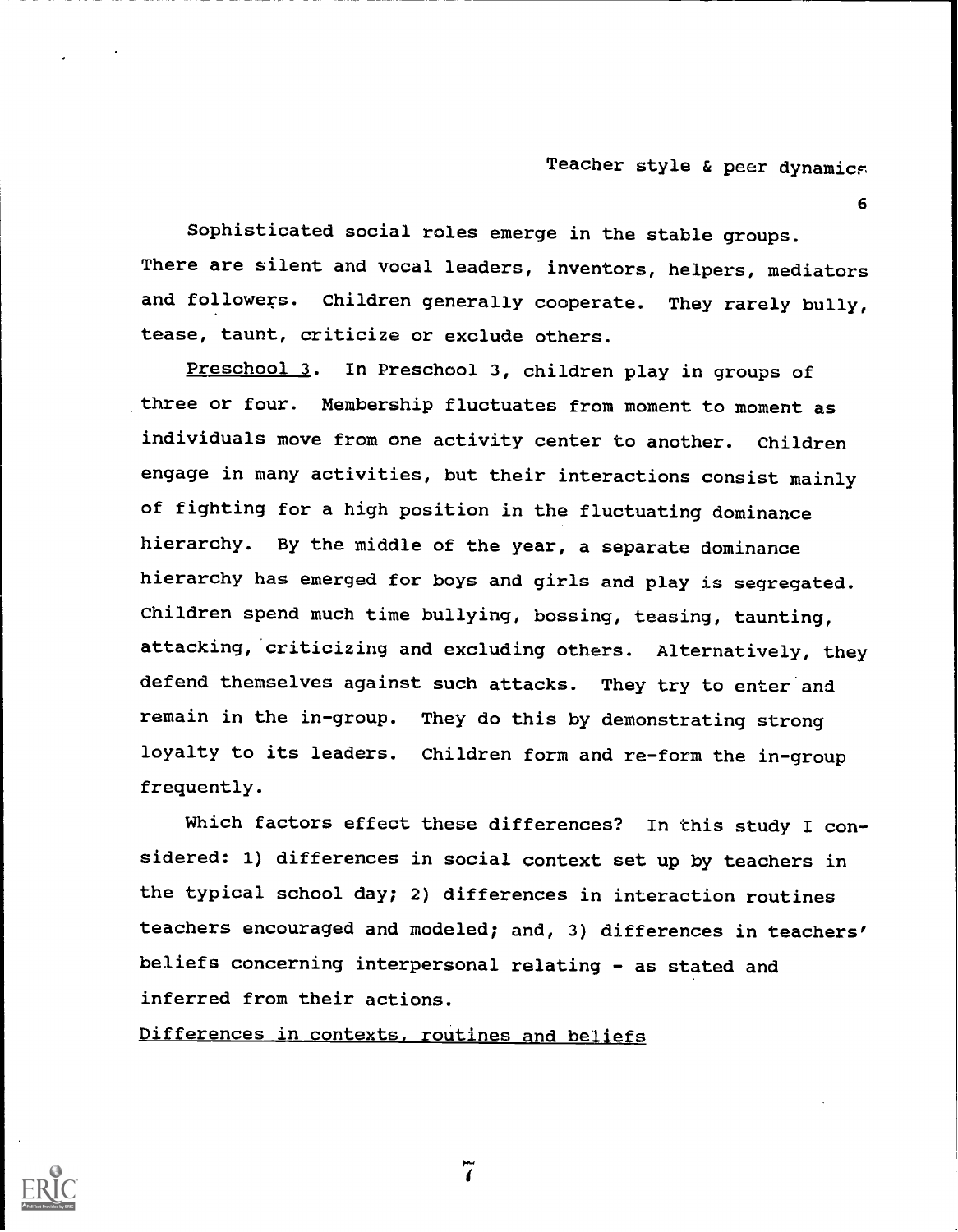7

Preschool 1. Differences in social context within the school day are summarized in Table 2. The children in Preschool 1 spend 29% of the morning session in large group activities directed by the teacher. These consist of group discussions in which she asks children to describe and think about experiences and to formulate and express opinions. The discussion consists of a series of dyadic exchanges between teacher and child. The teacher encourages children to elaborate their ideas. She listens to these and incorporates them into the discussion. Children listen to each other patiently, but interact mainly with the teacher.

The children spend 12% of their time doing Montessori-like tasks by themselves. When a child finishes a task, s/he takes it to the teacher. The teacher asks the child to describe what s/he has done and engages the child in a short conversation while recording task completion.

Children also play quietly in dyads during work-time. They spend 12% of the morning playing with toy figures and construction materials in these self-selected pairs.

During transition periods, children sit at their tables, in stable groups of four. They talk quietly. This occupies 10% of their time.

Unstructured peer play, such as recess, accounts for only 8% of their time.

 $\overline{S}$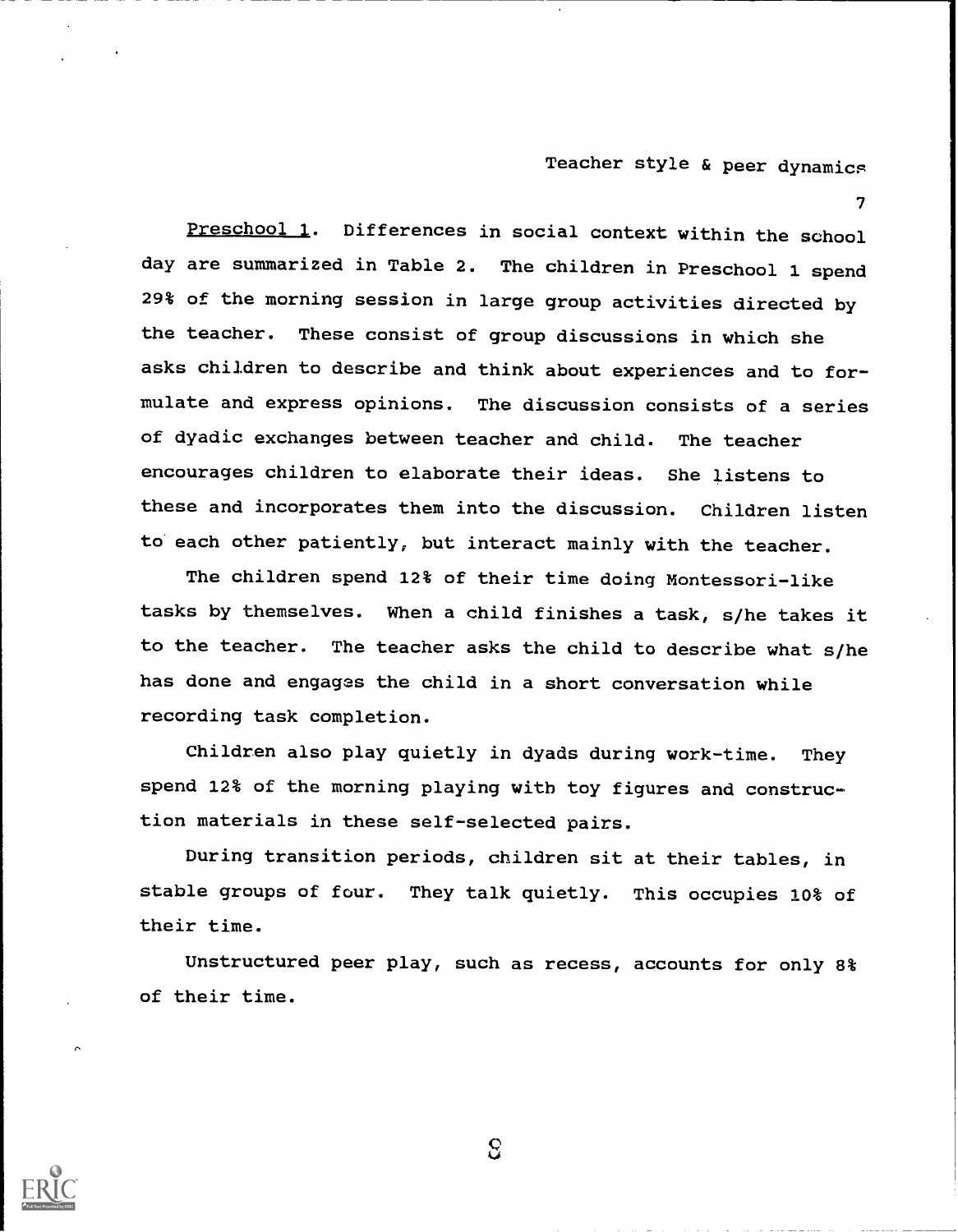8

The children spend most of the day either observing or participating in dyadic interactions. These are either with the teacher, aide, or peers.

Under these conditions, children learn to formulate and express their own ideas and plans. The teacher states that she wants them to learn to think independently and to express these thoughts well.

Fantasy play flourishes in the dyadic situation. Each child follows the other's train of thought. The theme zig-zags back and forth between the players.

Preschool 2. The children in Preschool 2 spend 39% of their time in large group activities directed by the teacher. They go to morning circle, singing-time, story-time and organized outdoor play. The teacher structures the day around detailed group routines. Children follow the steps of the routine. They sing the same song, perform the same dance, play the same game, mark days on the calendar and decide on helpers in much the same way, day to day. Each child knows what to do from past experience.

The children also spend 39% of their time in stable groups of 6 or 7. Within these groups, they do seat-work and go to language and art activities. The often choose to play together during freeplay as well.

The children coordinate small group play the same way the teacher coordinates large group activities. The develop group



 $\mathbf{c}$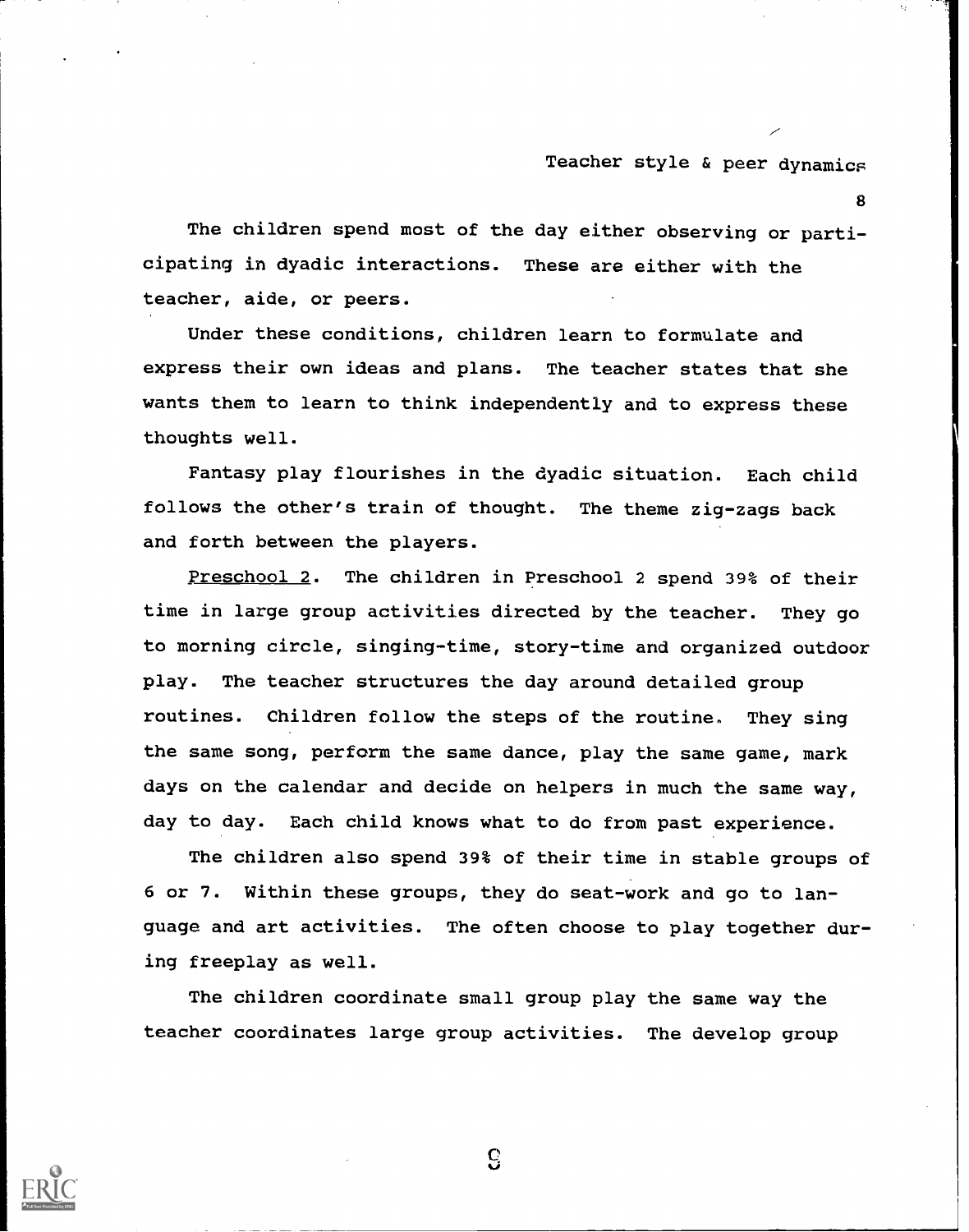9

routines and then each child follows the shared routines. They play House again and again and develop a set of common themes, roles and rules. They remember these from session to session. Each child knows what to do and when. Play is smoothly coordinated.

To achieve such coordination, children must conform to the shared routine. This limits the amount of creative elaboration allowed in the play. Interaction, however, remains complex as children juggle and conform to numerous roles and rules.

Children seem to like to organize play. They spend a lot of time planning activities, distributing roles and developing rules.

The teacher at Preschool 2 states that she would like children to learn to be active, cooperative members of groups. She structures the day and models techniques to help children develop these skills.

Preschool 3. Children in Preschool 3 spend little time in teacher-directed activities (19%). They spend much time (81% of the morning session) in unstructured peer play. either in large or small groups.

The small groups fluctuate greatly n composition. The classroom is divided into five activity centers. Children rotate from center to center when they wish. The only constraint is that no more than four children can play in a center at a time.

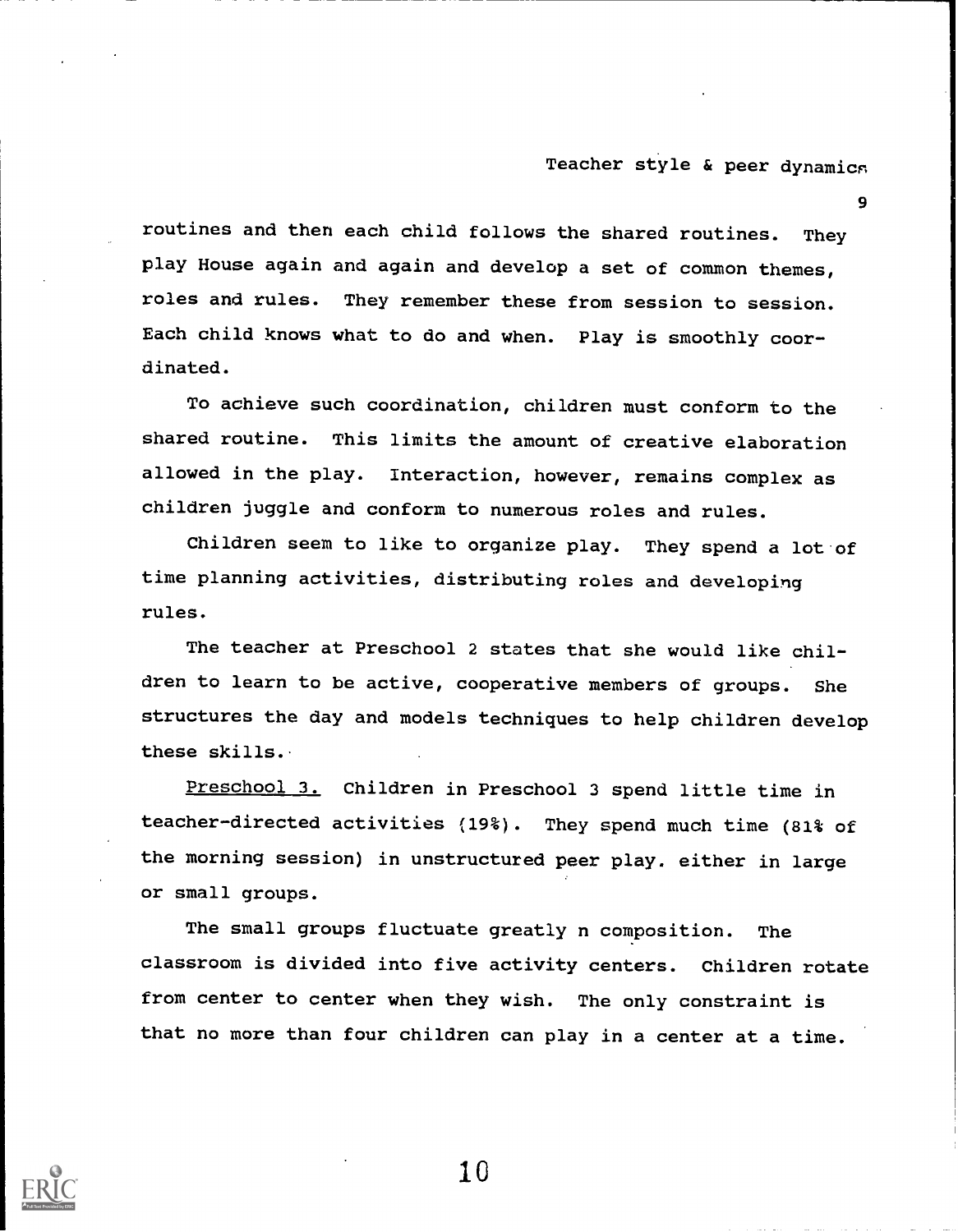10

Under these conditions it is unclear what a child should do at any particular moment, nor with whom. Children have had extensive experience with peer play at home, but school is different. At home, roles are determined by differences in age. Older children organize activities and show younger ones what to do. At school, children are the same age at it is unclear who should lead. Also, materials and activities are novel. Many children have only a rudimentary understanding of how to play with these. Rules for coordinating group play have not yet developed.

Children in Preschool 3 seem to be at a loss under these conditions. Teachers encourage them to interact among themselves, to make their own decisions and settle their own conflicts. The adults provide few models for how to interact and what to do with the materials. Children are left to their own devices.

Usually children adapt well to freedom. But in this case, the social situation is both new and complex. Group composition shifts rapidly at the whim of individual children. It is not possible to develop enduring routines under these unstable conditions. Children are provided few neutral structures and little training to deal with the complex interactions.

To add to the confusion, the teachers encourage a split between the adult and child worlds. The expect them to solve their own peer-problems and organize their activities. They use



ii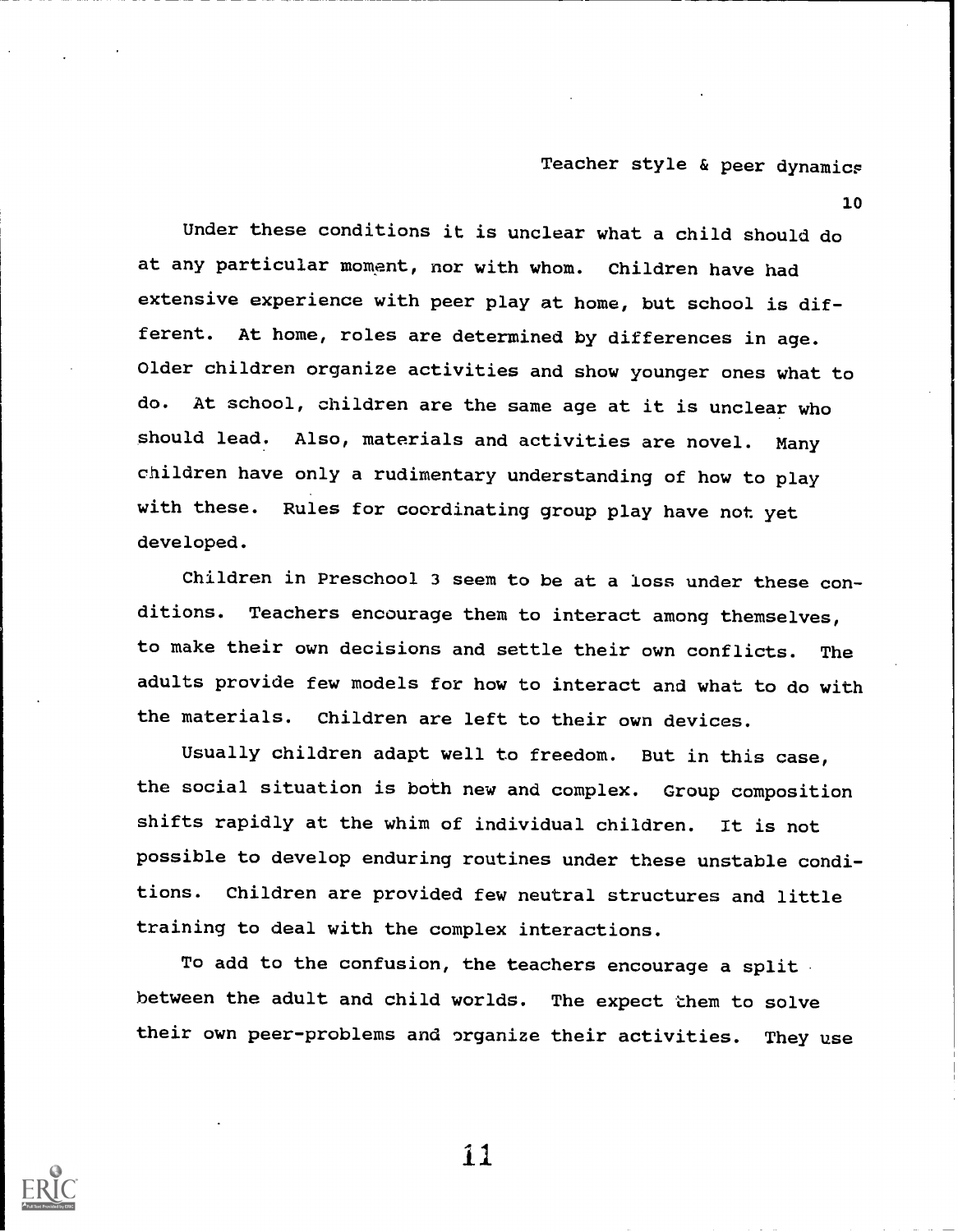11

shaming techniques when children fall to remain organized under these conditions. Children resist such shaming and the split widens. It quickly becomes fashionable to resist authority, making the teachers' work very difficult. Problems escalate until the situation seems to be one of the children vs. the adults.

Under these conditions the children in Preschool 3 become rivalrous among themselves as well as resistant to adults. By the middle of the year, they spend most of their time competing for social position.

Dominance interactions are highly routinized. One child bullies, the other resists or succumbs. One child teases, the other retaliates or cries. Children mar each other's work and refuse to share materials. They criticize, blame and battle on each other. They have neither the time nor the security to elaborate ideas - beyond the elaboration needed to establish place in the hierarchy.

### Videotaped Segments

I would like to show two videotaped segments from each class to illustrate these dynamics. The segments are transcribed in Transcript 1 through 6.

Seqment 1. (See Transcript 1). The first segment is of two children in Preschool 1. The children look at and discuss books together. They ask each other questions about the pictures. B.

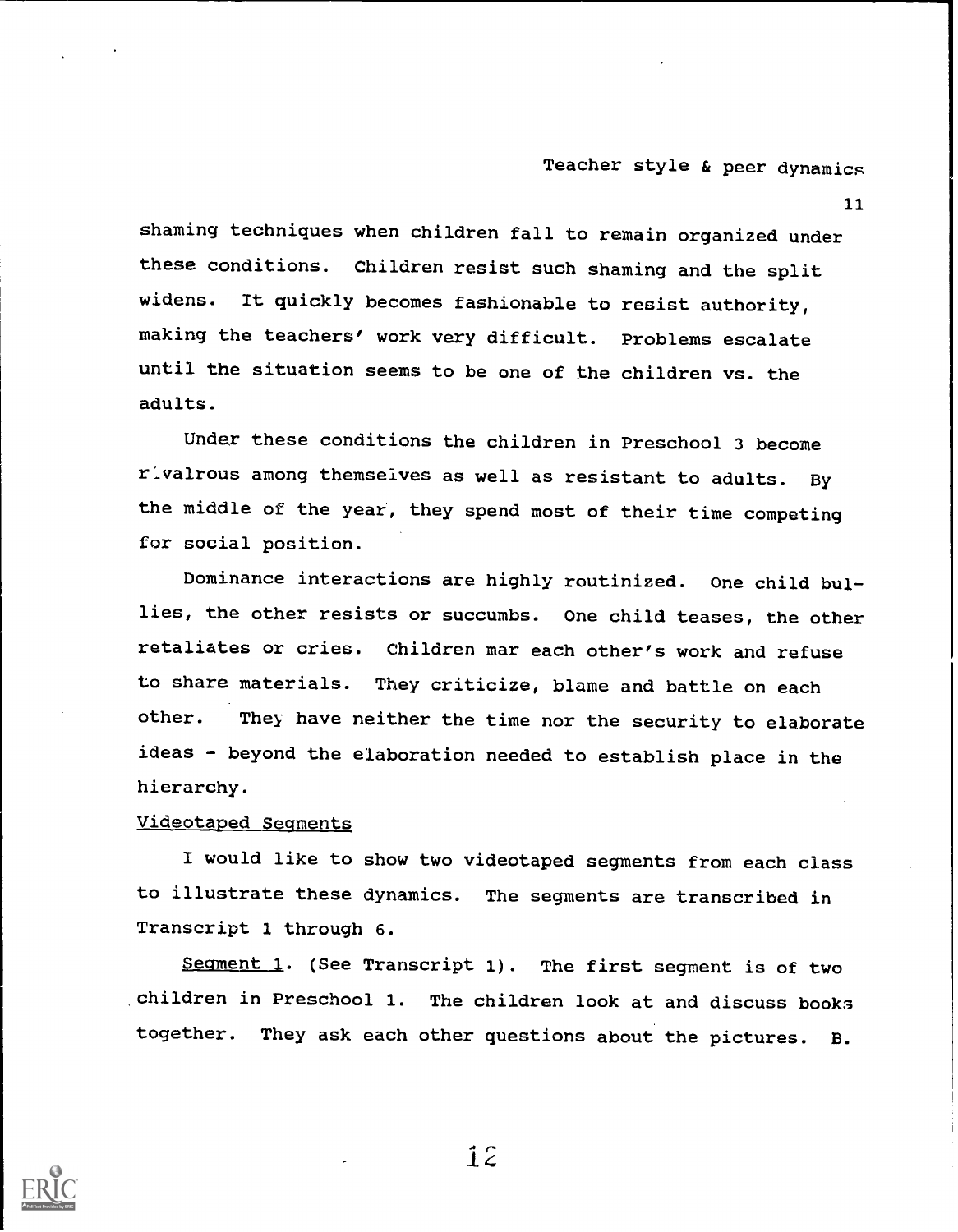12

(the boy) establishes a questioning routine which they then follow. The question form is: "You ever zan \_\_\_\_?" He fills the blank with various phrases: "You ever can hunt like this? You ever can do like this? YOu ever can go by him?" E. picks up on this routine and uses it to form her question: "You ever can swing on the monkey bars?"

The children imitate the teacher's practice of asking questions about pictures and they copy the kinds of questions she asks. The teacher encourages children to think about what they see. She asks them to put themselves in the pictured context, to remember similar experiences, to imagine what might happen next and to imagine what might happen if the characters acted differently. She asks: "How does your Mommy wake you up?" "Would you get near the lion?" "What would happen if the snake were in a cage with bars?" "What you think Mr. Bird is whispering to his friends?" and "If the cat said he was going to eat Mr. Bird, do you think Mr. Bird would be whispering to him?"

The children apply thinking questions across contexts - to pictures, toys, and events they see on t.v. They generalize routines across contexts, rather than apply them only to situations in which they originally observed them. They copy the meaning of a routine rather than its exact form, translating Standard English into Hawaiian English. The teacher provides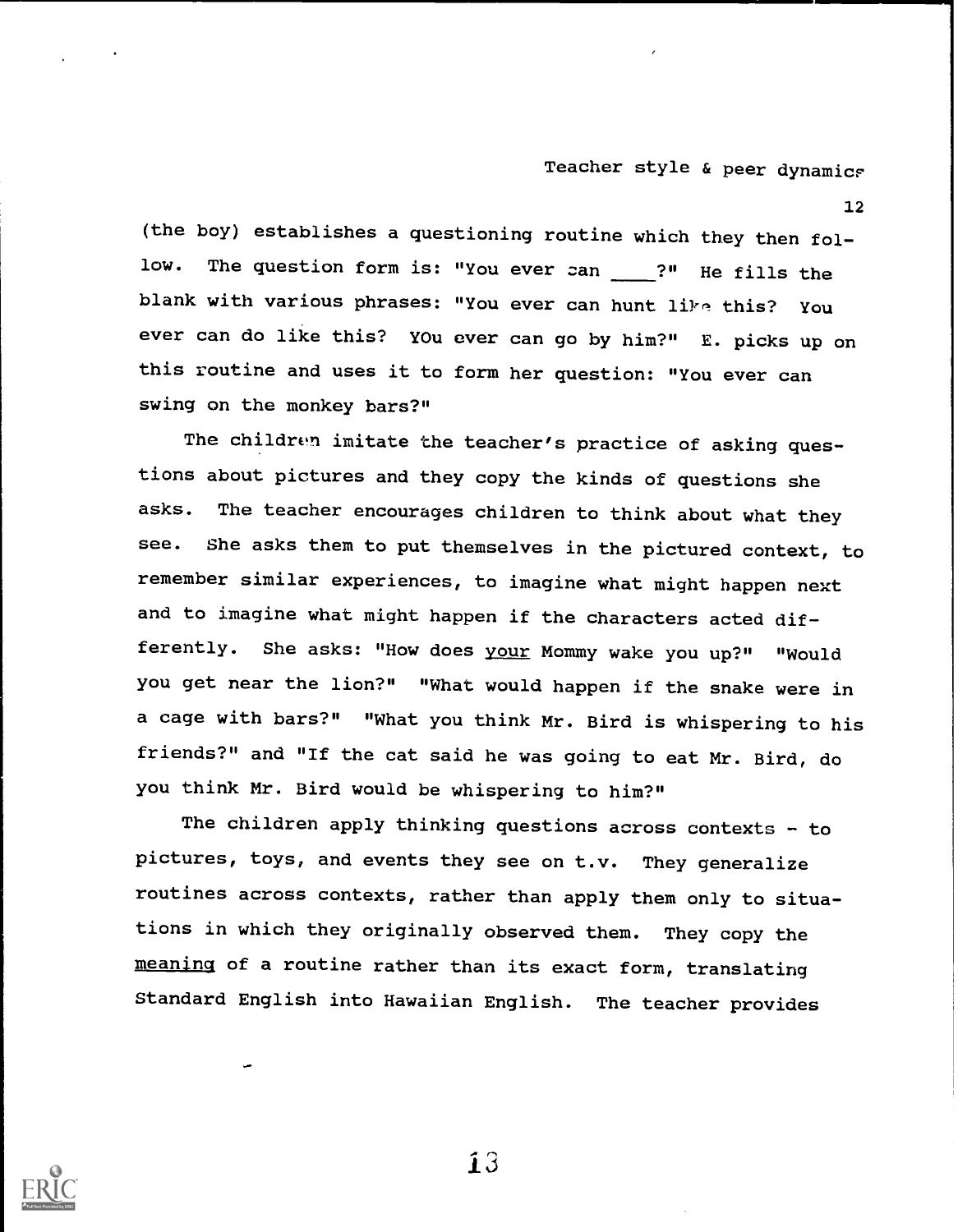13

models for thinking and talking about experience. The children use these in a range of play situations.

Dyadic play is highly elaborative. In dyads, children need to attend to only one other person. They have the time and attention to create and understood innovations. In groups, children need to attend to several children at once. They need to present ideas in a form which can be understood by many. They need to understand diverse ideas. Group coordination requires a certain degree of conformity to a shared routine. This limits the degree of elaboration. [Show Segment 1].

Segment 2. (See Transcript 2). This segment is of two children in Preschool 1 engaging in fantasy play. The boys jointly develop a fantasy game, using toy people and a. doll house. First one child is Santa Claus and the other is a boy who waits for him on Christmas eve. Then Santa gets into trouble and is rescued by the boy. Then the boy turns into a tiger who threatens to eat Santa. Then Santa turns into a boy running from the tiger. Finally, the tiger turns into a protective Mommy who lets the boy into the house to escape the tiger.

The boys change roles rapidly. Sometimes they label these shifts: "Now I change to a Mommy." Other times, they simply act within the new role as when Santa changes into a boy by calling, "Mommy! Mommy!" The theme also shifts rapidly as each child

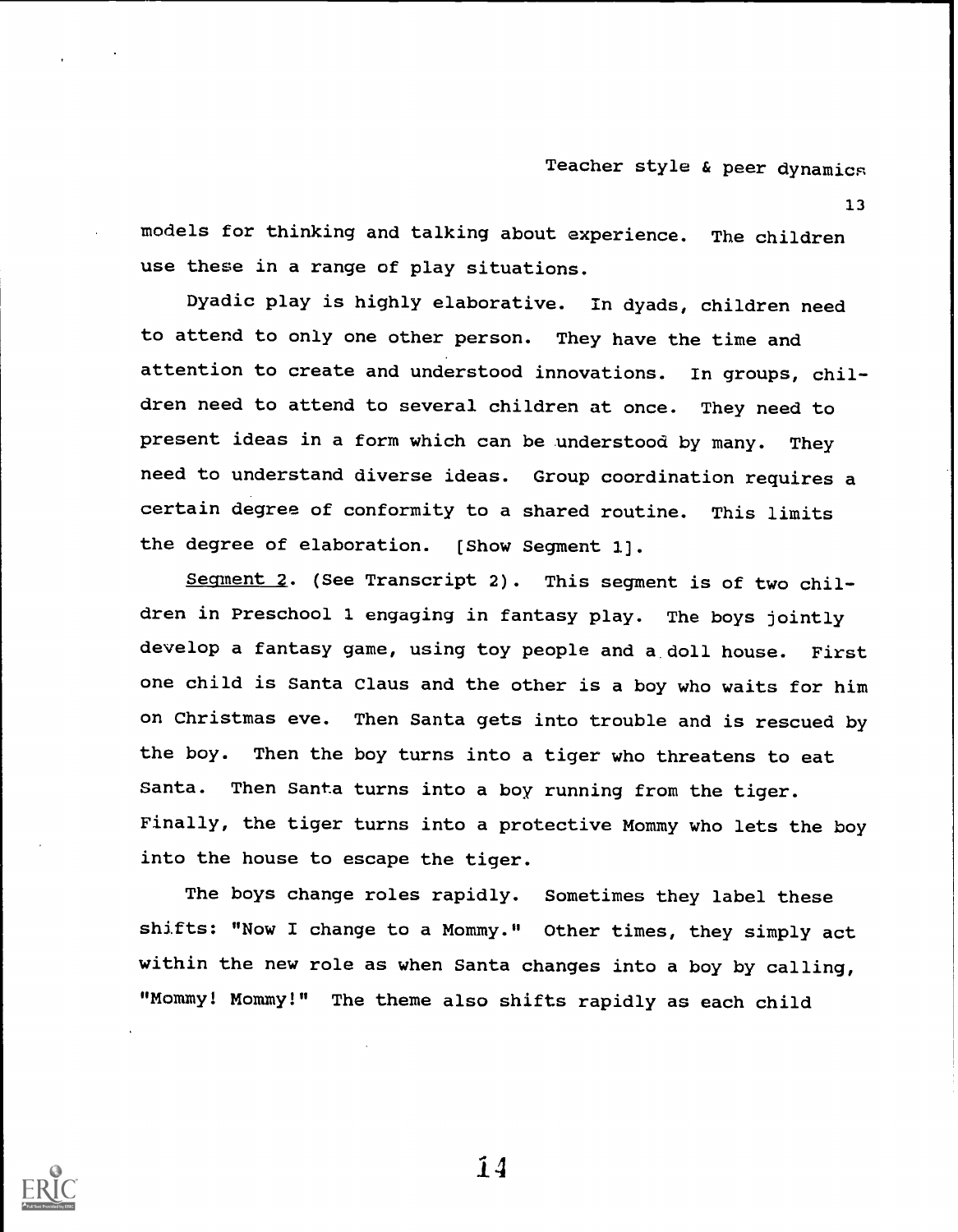14

accommodates to the other. Fantasy play is highly elaborative under these conditions. [Show Segment 2].

Seqment 3. (See Transcript 3). Seqment 3 is of a stable group of children in Preschool 2. The children play with clay at their table. They convert individualistic, parallel-play into a group activity - cooking spaghetti as a family.

The group plays House often. Roles such as Mommy, Daddy, and Grandma are favorites. Many children claim these roles, but the dominant children tend to play them.

Children have specific positions within this group. L., the girl on the far right, and Jo., the boy in the front, left, are the group's quiet leaders. They quietly make decisions as to what the group will do next. Vocal, but less powerful children, such as the boy wearing the microphone, often suggest new ideas for play. They need to secure the leaders' cooperation, however, before the group will move in that direction.

In this segment, Ku. initiates spaghetti play and secures L.'s and Jo.'s cooperation. Children ask L. if they can play particular roles. Ku. tries to claim dominance and call the shots, but is superseded by L. and Jo.

The children enjoy organizing play. They spend most of this segment negotiating roles. [Show Segment 3].

Segment 4. (See Transcript 4). In this segment, children in Preschool 2 eat lunch at their table. Within this group, strong

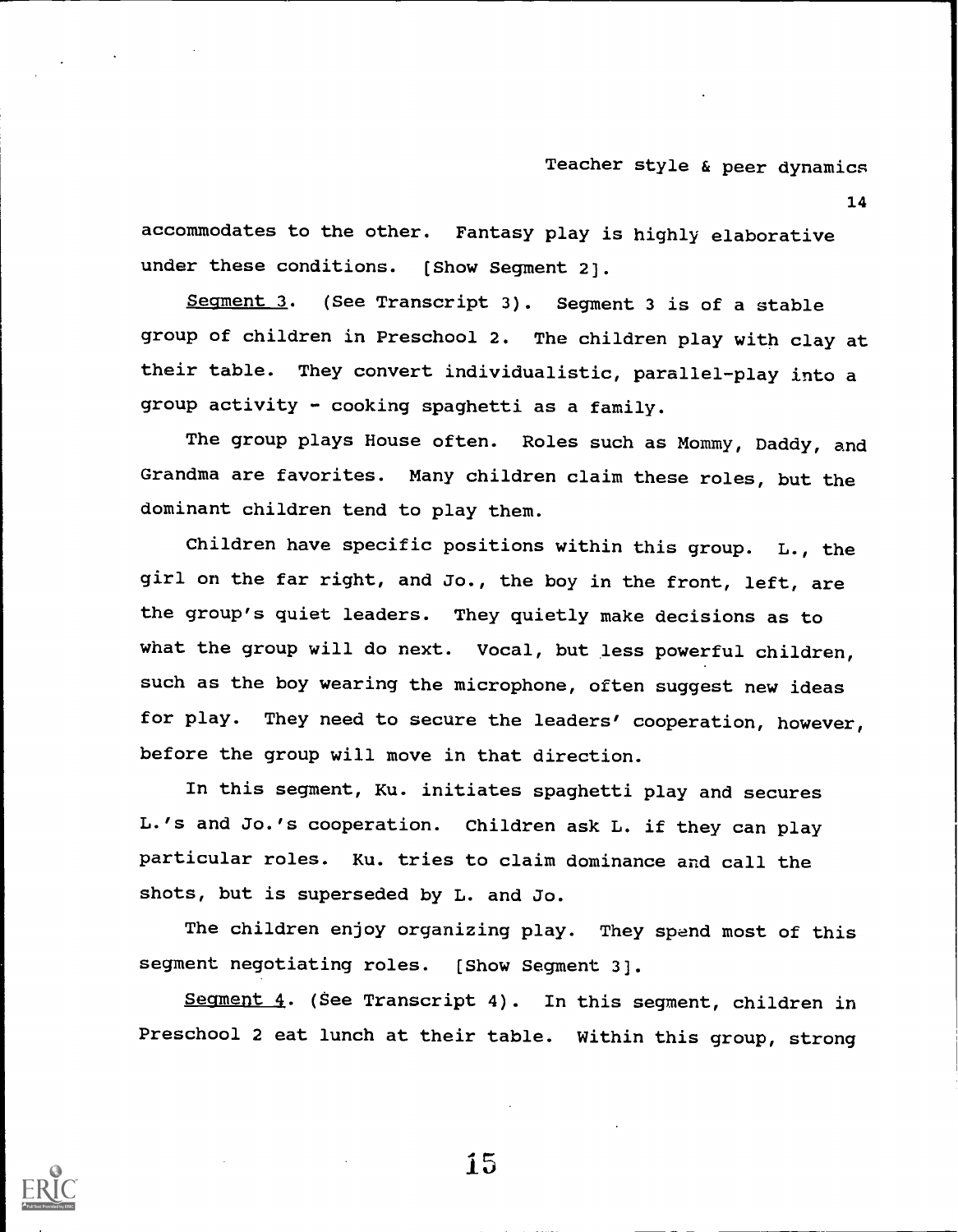15

dyadic friendships have emerged. The boy with the microphone (R.) desperately wants to be S.'s friend. (S. is the blond boy on the right). He is the vocal leader of that group. R. tries to engage S. by asking him questions and telling him about events at home.

In this segment, R. announces to S., Mrs. V. and others that his parents are splitting up. His friends listen and ask concerned questions. Sharing personal information is common within this group. [Show segment 4].

Seqment 5. (See Transcript 5). This segment illustrates the physical struggles for dominance which occur in Preschool 3. Fights such as the one on the tape were frequent during the middle of the school year. The boy wearing the microphone in this segment, Ke., is considered to be the strongest in the class. Without provocation he attacks T., a weaker boy who is playing quietly nearby.

T.'s friend B., is the number 2 boy in the hierarchy. B. comes to defend T., saying, "Don't do that to my friend." B. has the courage to stand up to Ke., but lacks the wrestling technique. Ke. twists B.'s arm behind his back and he loses the battle. Ke. then taunts B. until he attacks a second time. B. loses again.

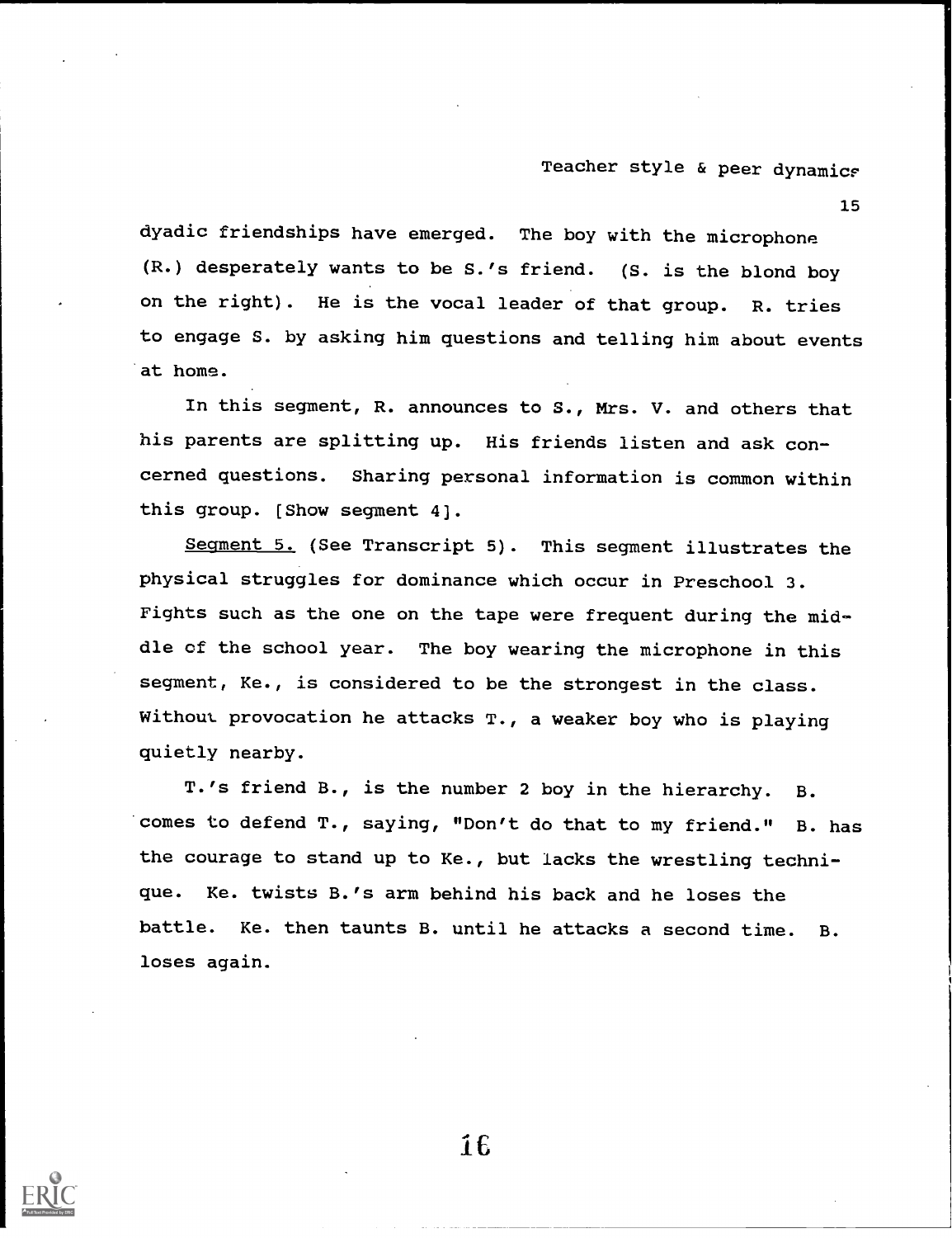16

By the end of the year, B. develops wrestling techniques. He stands up the Ke. and beats him. He comes to be considered the strongest, most popular boy. [Show Segment 5].

Seqment  $6$ . (See Transcript  $6$ ). By the end of the year, physical fighting gave way to verbal competition. In this segment, the three strongest, most popular boys vie for position. B. and Ke. are more powerful than Ka., the boy wearing the microphone. Ka. scrambles for their attention and confirmation. B. encourages Ke. to gang up against Ka.

Children gain status in this group by annoying the teachers. Therefore, much of the their behavior is misbehavior. The teachers use shaming techniques to try to control them. Boys mock these attempts and their behavior becomes even less controlled.

Much of the boys' talk consists of insults, threats and references to adult, macho themes such as girlfriends, sex, fighting, breakdancing and cars. The boys also make ethnic slurs. In these respects, children in Preschool 3 seem to be older and more street-wise than children in the other preschools. [Show Segment 6].

### **Conclusions**

Hawaiian preschool children exhibit a wide range of peer interactions. Peer dynamics differ greatly in three observed preschools. Theses differences may stem from differences in

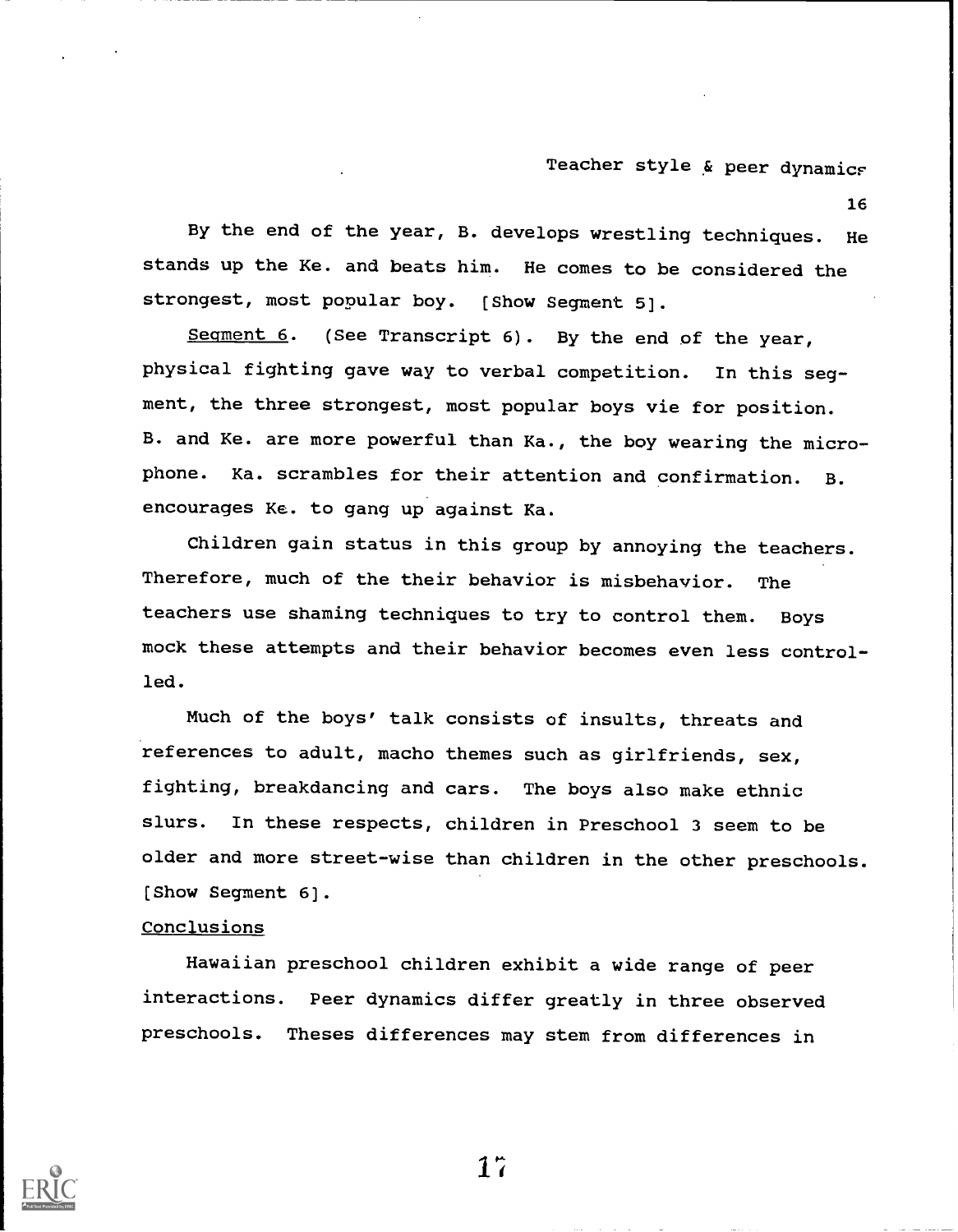17

social contexts, interactive models and interaction beliefs presented to the children, through the structure and content of their day.

Teacher's conceptions of how people should interact, effect how they structure the school day. Teachers set up particular social contexts, model specific interaction routines and encourage certain behaviors. Hawaiian children are highly adaptable. They adjust to culturally similar and culturally dissimilar contexts. They apply what they already know about interacting to adapt to the novel, school conditions. They adapt in a variety of ways. They do what they can to develop gratifying, safe relationships among peers.

Children in these preschools seemed to develop more gratifying relationships when the interactive situation was structured, when peer groups were stable, when interaction and activity routines were explicitly modeled, and when management techniques excluded shaming. Different forms of gratifying relationships, however, developed in the different classrooms.

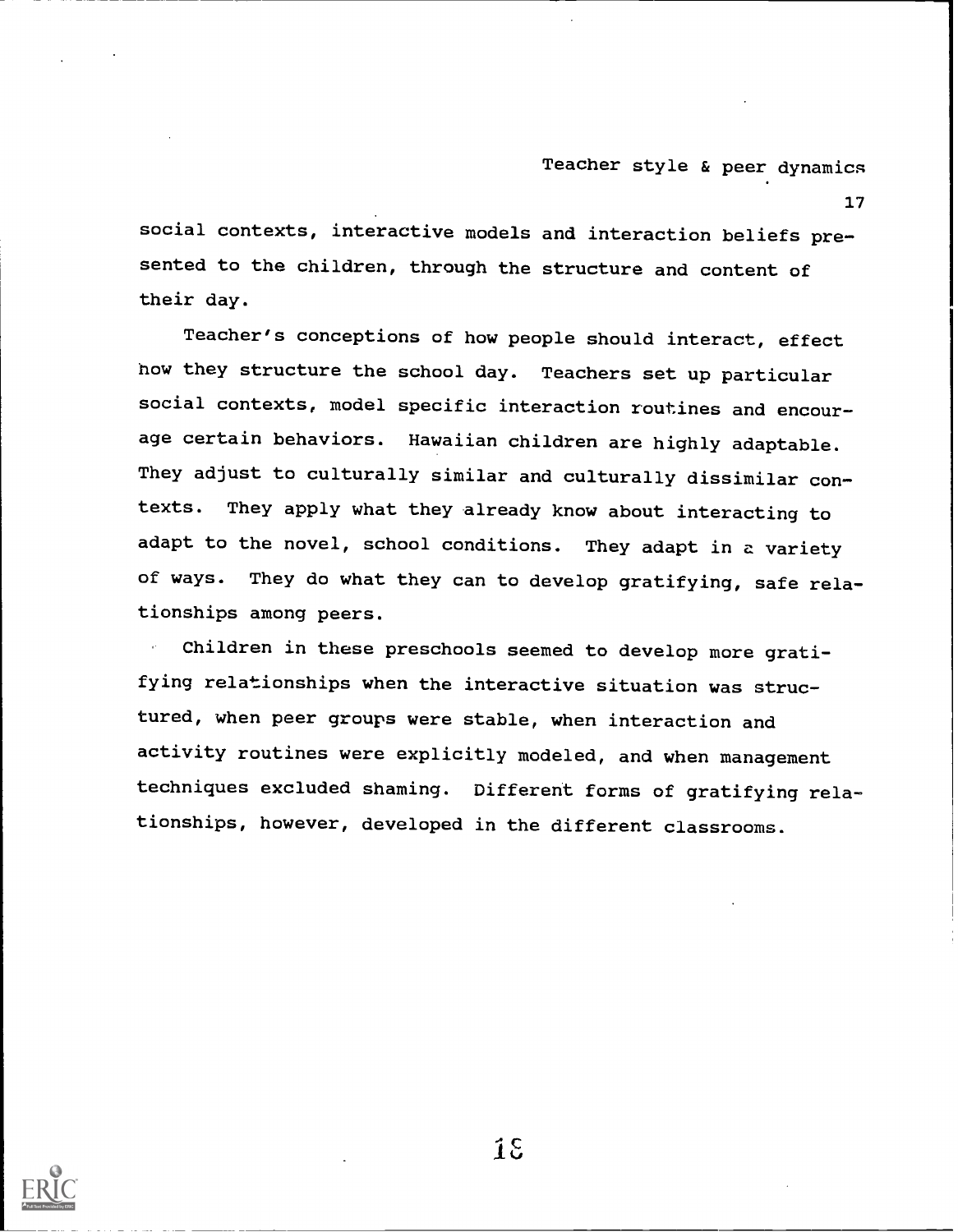

 $\ddot{\phantom{0}}$ 

| ⊣<br>Page                             |                                                                                                                                                                                        | TABLE                                                                                                                                                                           | Early Education, Kamehameha<br>95817<br>Center for Development of<br>Schools, Honolulu, HI<br>M. Martini                                                                                        |
|---------------------------------------|----------------------------------------------------------------------------------------------------------------------------------------------------------------------------------------|---------------------------------------------------------------------------------------------------------------------------------------------------------------------------------|-------------------------------------------------------------------------------------------------------------------------------------------------------------------------------------------------|
|                                       | IN PEER DYNAMICS<br><b>DIFFERENCES</b>                                                                                                                                                 | ACROSS THREE HAWAIIAN PRESCHOOLS                                                                                                                                                |                                                                                                                                                                                                 |
| Typical:                              | Preschool                                                                                                                                                                              | $\scriptstyle\sim$<br>Preschool                                                                                                                                                 | ç<br>Preschool                                                                                                                                                                                  |
| Play unit:                            | Stable dyads                                                                                                                                                                           | dronba<br>$s$ ma $11$<br>Stable                                                                                                                                                 | dronbs<br>Fluctuating small                                                                                                                                                                     |
| contact:<br>Form of                   | Elaborate 1-to-1 interactions                                                                                                                                                          | stable theme,<br>routines<br>Group games with<br>and<br>rules<br>roles,                                                                                                         | for determining position in<br>Dyadic and small group interact-<br>the dominance hierarchy.<br>ions                                                                                             |
| social unit:                          | The dyadic friendship                                                                                                                                                                  | The small, cohesive group                                                                                                                                                       | The individual and in-group                                                                                                                                                                     |
| $\bullet\bullet$<br>process<br>Social | Dyadic cooperation: each ac-<br>and<br>other's<br>expresses his or her own<br>agenda. Each develops<br>to the<br>commodates<br>agenda.                                                 | Tine agenda specifies roles,<br>Group coordination: each<br>course of play, a rules.<br>follows a group agenda.                                                                 | engage in routines for bullying,<br>as small<br>competition: children fight<br>bossing, teasing, taunting,<br>groups, for position. They<br>Individual and small-group<br>each other singly and |
| Activities:                           | devel-<br>theme,<br>moment to moment. Materials:<br>$200-$<br>trains,<br>Fantasy play: the dyad<br>elaborates the<br>farm,<br>dollhouse, cars,<br>village, castle,<br>ops and<br>sets. | going on vacation);<br>School (story time, lessons,<br>They play: House (cooking,<br>a preset agendum.<br>Fantasy play: the group<br>scolding children)<br>cleaning,<br>follows | Accidents,<br>Fantasy play: children vie for<br>Monster, Family Arguments and<br>position while playing War,<br>other aggressive themes.<br>Karate, Going to Jail,                              |
|                                       | jointly plans and solves prob-<br>bekp<br>blocks, legos and doing art<br>lems while building with<br>Construction play: the<br>activities.                                             | Construction play: the group<br>roads in relation to a con-<br>ventional pre <del>-</del> established<br>builds towers, villages,<br>roads in relation to<br>plan.              | productions.<br>the best product.<br>Construction play: children<br>They hoarde materials and<br>wreck each others'<br>compete for                                                              |
|                                       | Looking at books: children<br>engage in didactic discussions<br>each<br>ask<br>about books. They<br>other questions.                                                                   | Looking at books: the group<br>plays 'school' and also acts<br>out the familiar stories.                                                                                        | Looking at books: peripheral<br>children do this by themselves.                                                                                                                                 |
| Discussions:                          | experiences, wishes, plans.<br>personal<br>Topics of talk                                                                                                                              | roles,<br>Topics of talk: rules,<br>group plans & routines                                                                                                                      | Topics of talk: who is in and<br>out, one's friend, the stongest.                                                                                                                               |
| $\tilde{\mathbf{f}}$                  |                                                                                                                                                                                        |                                                                                                                                                                                 | $\frac{c}{c}$                                                                                                                                                                                   |
|                                       |                                                                                                                                                                                        |                                                                                                                                                                                 |                                                                                                                                                                                                 |

 $\ddot{\phantom{0}}$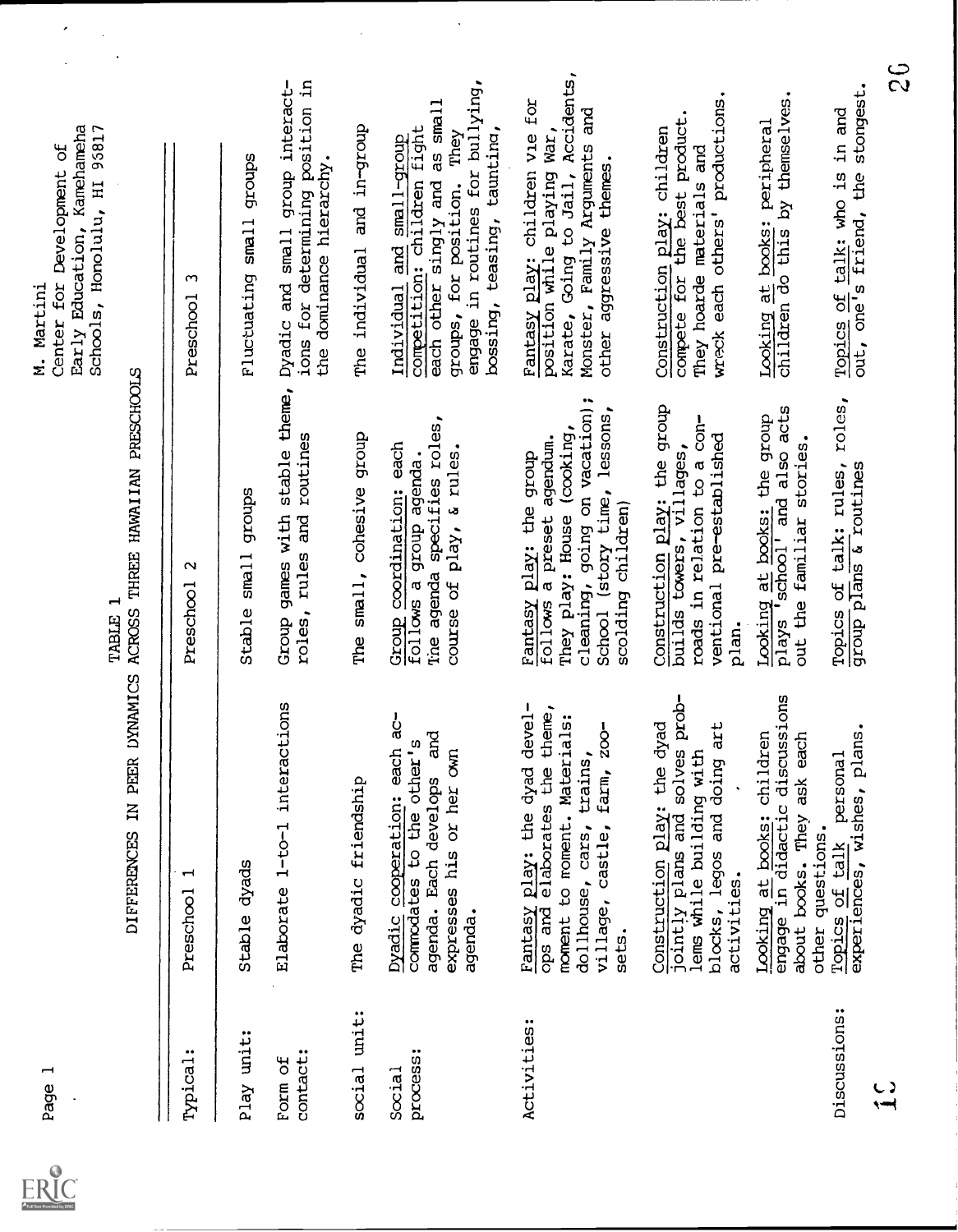$ER_{\text{sc}}^{\text{O}}$ 

|                | ;<br>)<br>}                            |
|----------------|----------------------------------------|
|                | ים וחות ה<br>į                         |
| į<br>$\mathbf$ | <b>N</b><br>i                          |
| TARIE          | <b>CENTERATION</b><br>$-1$             |
|                | <b>TNEDDACETI</b><br>${1\over 2}$<br>Í |

 $\ddot{\phantom{0}}$ 

 $\ddot{\phantom{0}}$ 

| activities:<br>time<br>these<br>$\overline{c}$<br>Percentage<br>spent in                                                                                                                                                                                                                                                      | $(morning = 255$<br>$\mathbf{\mathbf{\mathbf{\mathsf{H}}}}$<br>Preschool<br>minutes) | Preschool 2<br>(255 mins.) | m<br>$\widehat{\phantom{a}}$<br>(240 minns<br>Preschool |
|-------------------------------------------------------------------------------------------------------------------------------------------------------------------------------------------------------------------------------------------------------------------------------------------------------------------------------|--------------------------------------------------------------------------------------|----------------------------|---------------------------------------------------------|
| ssion,<br>ction. Children interact<br>solely with her. Por<br>sson,<br>$rac{15}{10}$<br>the<br>Large group activity which<br>directed by the teacher.<br>teacher is the focus of th<br>example: morning circle,<br>calendar time, language le<br>discu<br>dronb<br>demonstration,<br>story-reading.<br>interaction.<br>almost | 298                                                                                  | 398                        | 198                                                     |
| Large peer group activity which<br>is not structured by the teacher.<br>For example: freeplay, recess.                                                                                                                                                                                                                        | $\frac{9}{8}$                                                                        | 228                        | 378                                                     |
| art<br>For example:<br>Small peer group activity in<br>which the group composition<br>varies from day to day or<br>varies from day to day or<br>Teacher decides composition:<br>Children choose groups:<br>doll corner, block corner,<br>table, snack, lunch.                                                                 | 58                                                                                   | $\frac{8}{3}$              | 44%                                                     |
| stable.<br>$\mathbf{u}$<br>activity<br>the group remains<br>peer group<br>$\frac{\text{Small}}{\text{which}}$                                                                                                                                                                                                                 | 10%                                                                                  | 398                        | $\frac{8}{3}$                                           |
| example:<br>books.<br>FOI<br>fantasy play, blocks,<br>Dyadic peer activity.                                                                                                                                                                                                                                                   | 128                                                                                  | $\frac{8}{3}$              | $\frac{8}{3}$                                           |
| tasks<br>Individual work: Montessori                                                                                                                                                                                                                                                                                          | 12 <sup>8</sup>                                                                      | $\overset{\bullet}{\circ}$ | 9<br>O                                                  |
| $1$ unch.<br>$\frac{1}{1}$ S<br>in which interaction<br>$\ddot{\phantom{0}}$<br>discouraged: watching t.v.<br>Periods                                                                                                                                                                                                         | 24%                                                                                  | $\frac{8}{3}$              | 0 <sup>8</sup>                                          |

 $\ddot{\phantom{0}}$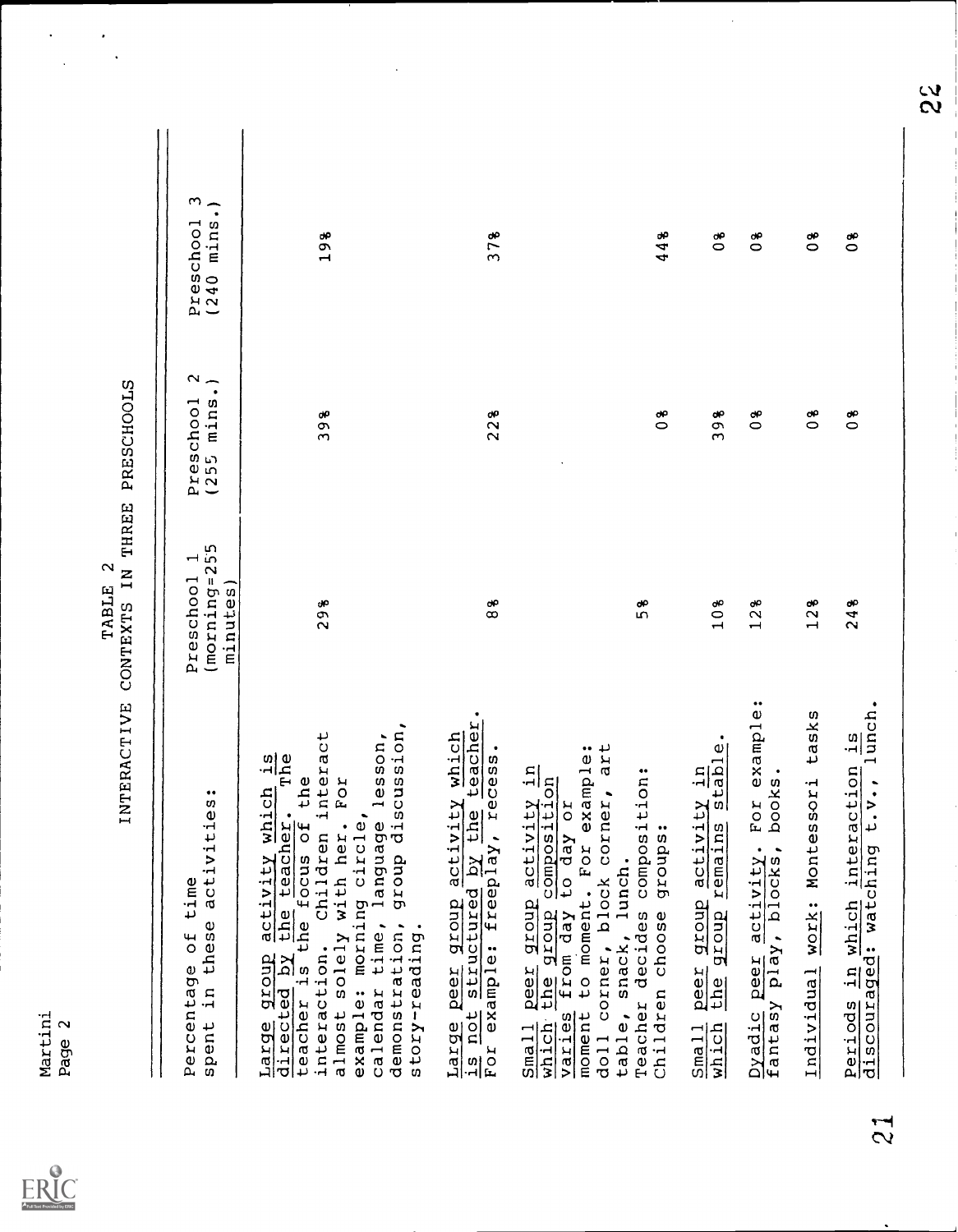Mar-ini Page 3

TRANSCRIPT 1 PRESCHOOL 1: A DYAD LOOKS AT AND DISCUSSES BOOKS B. (boy) E. (girl) Like read this one! You ever can hunt like this? (Shows E. his picture of a lion) Look at da other one. (E. looks through her book). You can go by him? (Points to E.'s picture of a buffalo) Yeah. No, by hin, the horn on top him? Yeah. You can go ride on top him? I can hold on his horn and go "gi-yup horsey." You ever can hunt like this? (Shows E. his own book). No. (Looks through her own book). You ever can . . . Oh---kangaroos! You ever can do like this? (Nods toward his picture of an animal). You ever can do like this? (Turns page to another animal). You ever can<br>do like this? if you was over here? (Points to his picture). Yeah. You ever can hunt like dis? (Turns page). and hunt like dis? (Turns page). and hunt like dis? (Turns page). and hunt like dis? (Turns page). and hunt like dis? (Turns page). and hunt like dis? (Turns page). and then---the end! (Turns page). and then you can hunt like dis? You ever can go right over here by him? (Points to a rhinoceros in E.'s book). Only the Daddy one and you can go on top the Daddy one? Yeah. Yeah. You can . . . You ever can swing on the monkey bars? (Shows her picture of a monkey swinging in the trees). No. No. No. No. No. Yeah---no. But I can go by the baby one---'cause he no more one horn.

23

You can, you can, you can go right You ever can go right by the horn?

(Shakes her head 'no' vigorous'y).

No. But I can go on the baby one.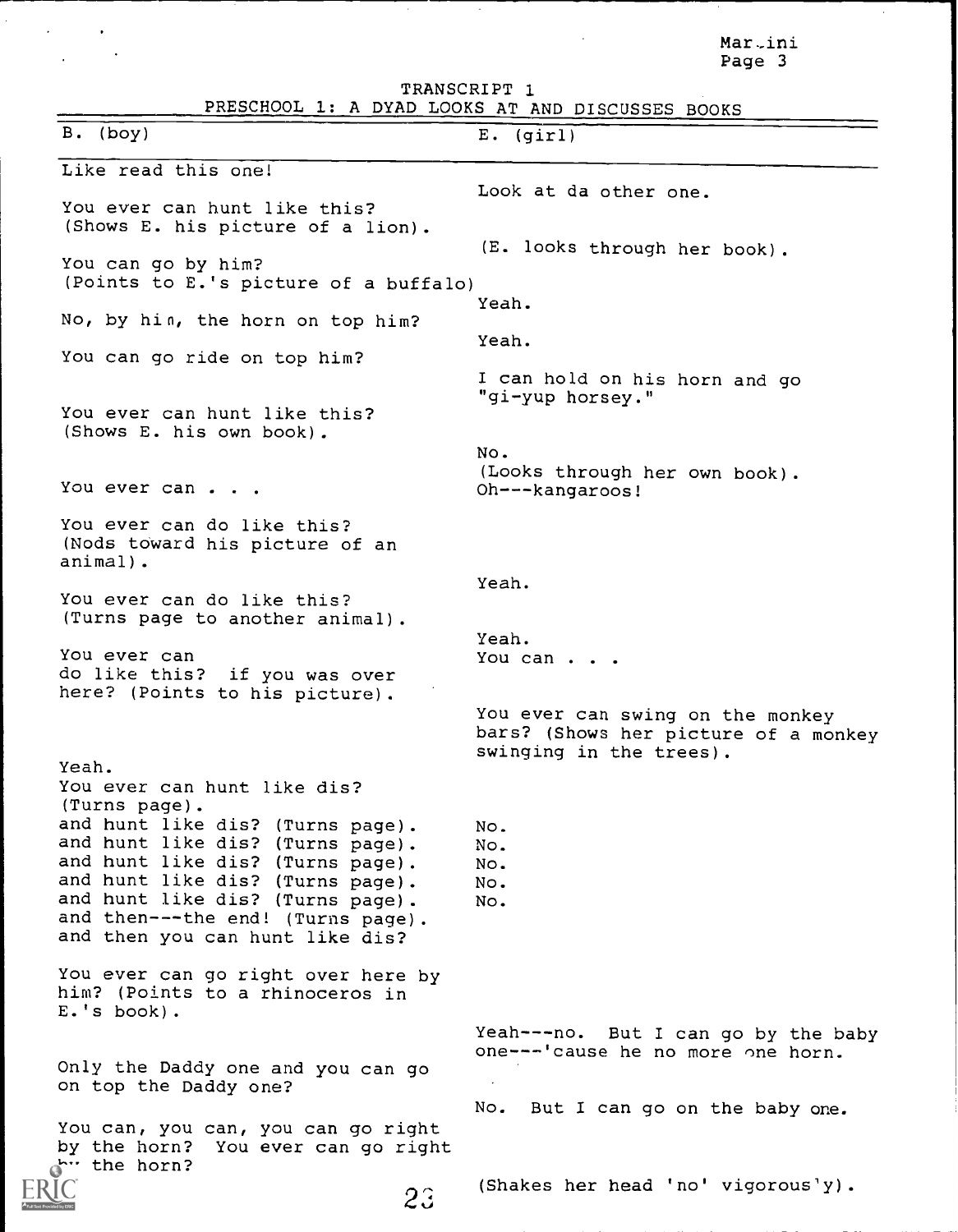Martini TRANSCRIPT 2 Page 4

PRESCHOOL 1: TWO BOYS ENGAGE IN FANTASY PLAi

Ŷ,

| s.                                                                                                                                                                 | <b>B.</b>                                                                                                                                        |
|--------------------------------------------------------------------------------------------------------------------------------------------------------------------|--------------------------------------------------------------------------------------------------------------------------------------------------|
| (Flies toy figure toward B.<br>and doll house).<br>Catch me. Higher and higher and<br>higher.                                                                      |                                                                                                                                                  |
| You gotta catch me now.<br>You gotta catch me.<br>Quick.                                                                                                           |                                                                                                                                                  |
| $00000$ .                                                                                                                                                          | Inside the house.<br>Look, Santa Claus give you toys.                                                                                            |
| Where?                                                                                                                                                             | Over here.                                                                                                                                       |
| Yeah.<br>Where Santa Claus now?                                                                                                                                    | He went go.                                                                                                                                      |
| And he's coming again.                                                                                                                                             | He's coming.                                                                                                                                     |
| You ring the bell so many times.<br>And then, and then--<br>Mommy, look, surprise for you--<br>a birthday cake.                                                    | He's coming.                                                                                                                                     |
| A birthday cake upstairs.                                                                                                                                          | Where? where? where?                                                                                                                             |
| Bye, bye.                                                                                                                                                          | Okay.<br>(Moves away to the table, with his<br>figure).                                                                                          |
|                                                                                                                                                                    | (Makes his figure start to fall off<br>the table)<br>Help me, help me, help me little boy.<br>Help me!                                           |
| (Comes to help).<br>You can jump on the bed.                                                                                                                       |                                                                                                                                                  |
|                                                                                                                                                                    | Doosh. (Figure falls onto S.'s hand).<br>Duke, duke, duke. (Makes his figure<br>climb onto S.'s back)<br>Okay. Go! Duke, duke, duke, duke, duke. |
| Jump on my tail; you have to<br>jump on my tail.                                                                                                                   |                                                                                                                                                  |
| Okay. Then you came on my<br>back. Then you came on my<br>head. You came on my nose.<br>Then I going eat you.<br>You came on my mouth.<br>Huma, yum (eats figure). | (Does these).                                                                                                                                    |
| One big, giant tiger.                                                                                                                                              | (Makes figure flee to the house).<br>Mommy, look, one tiger!<br>Oh (struggles with dollhouse handle).<br>The thing stuck!                        |



 $\bar{1}$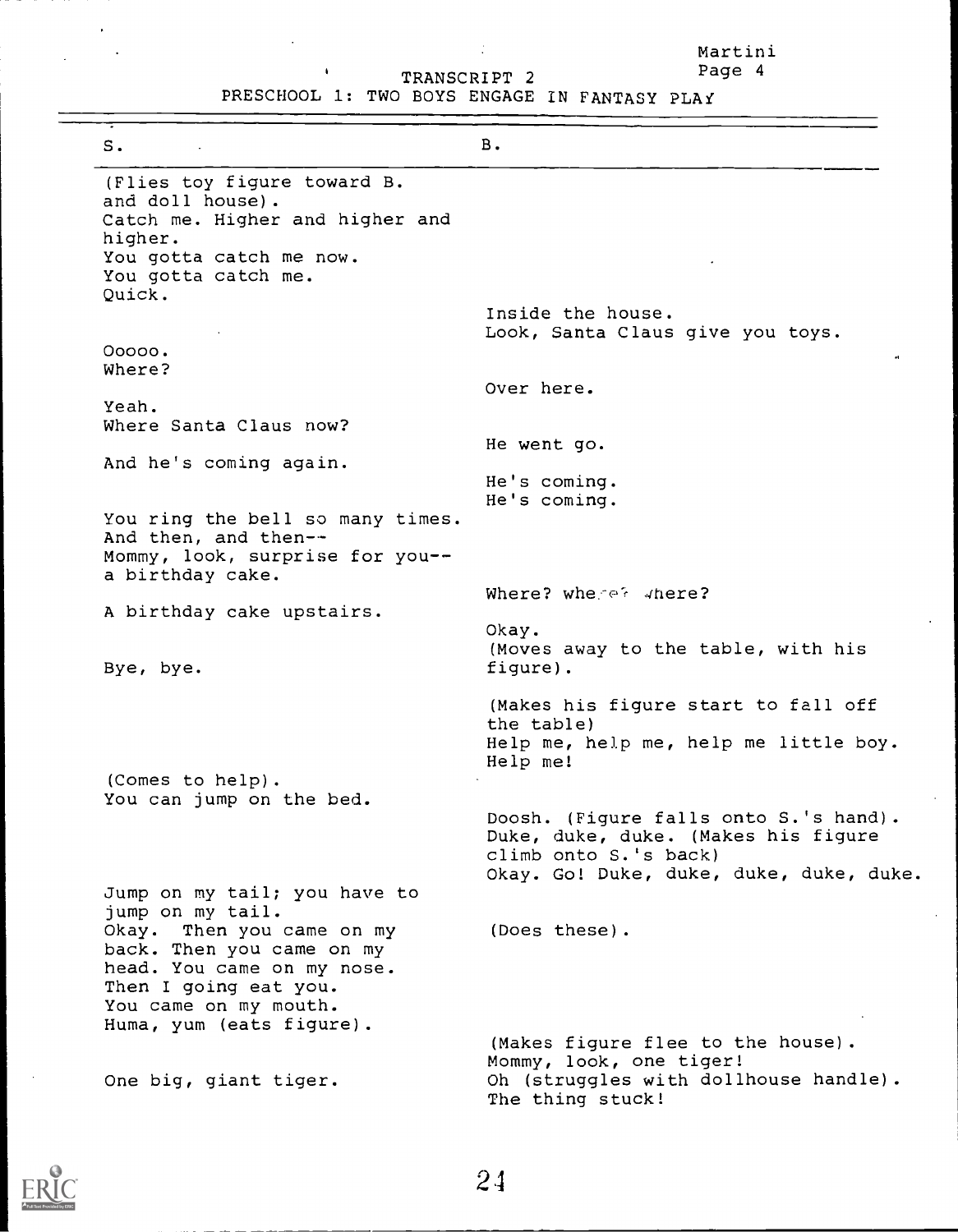Martini Page 5

-76

TRANSCRIPT 2 (cont)

| s.                                                                                            | <b>B.</b>                                                 |
|-----------------------------------------------------------------------------------------------|-----------------------------------------------------------|
| Eh? (Tries to pry it open).                                                                   |                                                           |
| Oh yeah, the handle.<br>There. (Open the house).                                              | Hey, you, the handle.                                     |
|                                                                                               | There.                                                    |
|                                                                                               | Mommy, mommy--                                            |
|                                                                                               | Mommy, mommy, help!                                       |
| No, you don't know where the<br>door stay.                                                    |                                                           |
| You gotta find the door.                                                                      |                                                           |
|                                                                                               | Yeah. (Moves figure toward door).<br>E.: Here's the door. |
| No, the other door.<br>The house door.<br>I broke this house.<br>Watch out!<br>Broke already. | (B. frantically looks for the door).                      |
|                                                                                               | Get all the toys!                                         |
| Now I change to a mommy now.                                                                  | $(Looks at S.$ .<br>Mommy, mommy.                         |

 $\ddot{\phantom{0}}$ 

 $\ddot{\phantom{1}}$ 

 $\sim$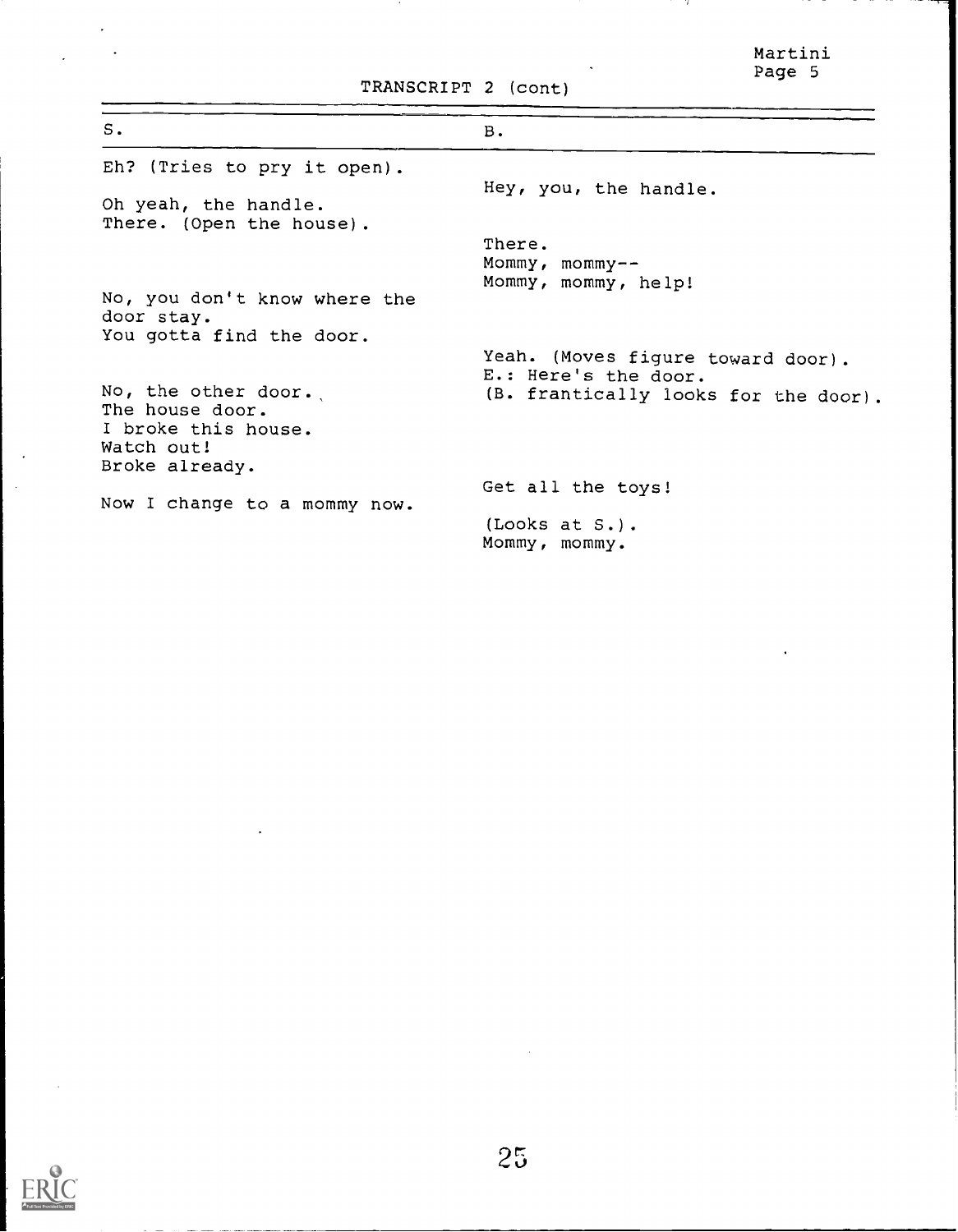| Martini<br>$\circ$<br>Page                                                        | 2 Girls                                        |                                                                                         | G.: Me, too, I making<br>spaghetti. |                                             | G.: I the Mommy.  |                   | L.: I the mudder.                                                                                     | the mudder.<br>$G. 2 + 1 + 1 + 1$<br>L: I | mudder.<br>the<br>G.: I | $G. : + + + + + + +$ | G.: I the mudder. |                                       |                                            |                                                                |                         | G.: How 'bout 10 Daddies                        |                   | G.: Make your guys'<br>spaghetti nice! | $\tilde{z}$ |
|-----------------------------------------------------------------------------------|------------------------------------------------|-----------------------------------------------------------------------------------------|-------------------------------------|---------------------------------------------|-------------------|-------------------|-------------------------------------------------------------------------------------------------------|-------------------------------------------|-------------------------|----------------------|-------------------|---------------------------------------|--------------------------------------------|----------------------------------------------------------------|-------------------------|-------------------------------------------------|-------------------|----------------------------------------|-------------|
|                                                                                   | (boy with microphone)<br>κu.                   |                                                                                         |                                     | I making spaghetti.<br>I making for dinner. |                   | I the baby-ga ga. | IThis my clay. Ga-ga<br>Mommy, look it, Mommy, look,<br>Monmy, look it, Monmy<br>take it for my clay. |                                           |                         |                      | Da-ddy, Da-ddy!   | I the big brother, cooking<br>dinner. | Yeah. No fight, yeah?                      | $I, I,$ How 'bout 2 babies?<br>How 'bout, how 'bout 2 Daddies? | How 'bout 2, 3 Daddies? | (to G.) Hon, Hon, I can't do<br>this spaghetti. | I the Daddy, too. |                                        |             |
| SMALL GROUP DISCUSSES FANTASY PLAY RULES AND ROLES<br>TRANSCRIPT 3<br>PRESCHOOL 2 | front<br>$\mathbf{H}$<br><b>Boys</b><br>$\sim$ | spaghetti.<br>spaghetti.<br>naking<br>Ja.: I making<br>$\overline{a}$<br>$J_{\rm O}$ .: |                                     |                                             | Jo.: I the Daddy. |                   |                                                                                                       |                                           | the Daddy.<br>Jo.: I    |                      |                   |                                       |                                            |                                                                |                         |                                                 | Jo.: I the Daddy. |                                        |             |
| Ā,                                                                                | / Boys on left                                 |                                                                                         |                                     |                                             |                   |                   |                                                                                                       |                                           |                         |                      |                   | Mk.: I going be the brudder;          | Have two brudder, kay?<br>Ma.: I the baby. |                                                                | Ma.: Yeah, I the Daddy. |                                                 |                   | $\mathfrak{L}% _{2}^{2}(\Omega)$       |             |
| ERIC                                                                              |                                                |                                                                                         |                                     |                                             |                   |                   |                                                                                                       |                                           |                         |                      |                   |                                       |                                            |                                                                |                         |                                                 |                   |                                        |             |

 $\overline{\mathcal{A}}$ 

 $\ddot{\phantom{0}}$ 

 $\ddot{\phantom{0}}$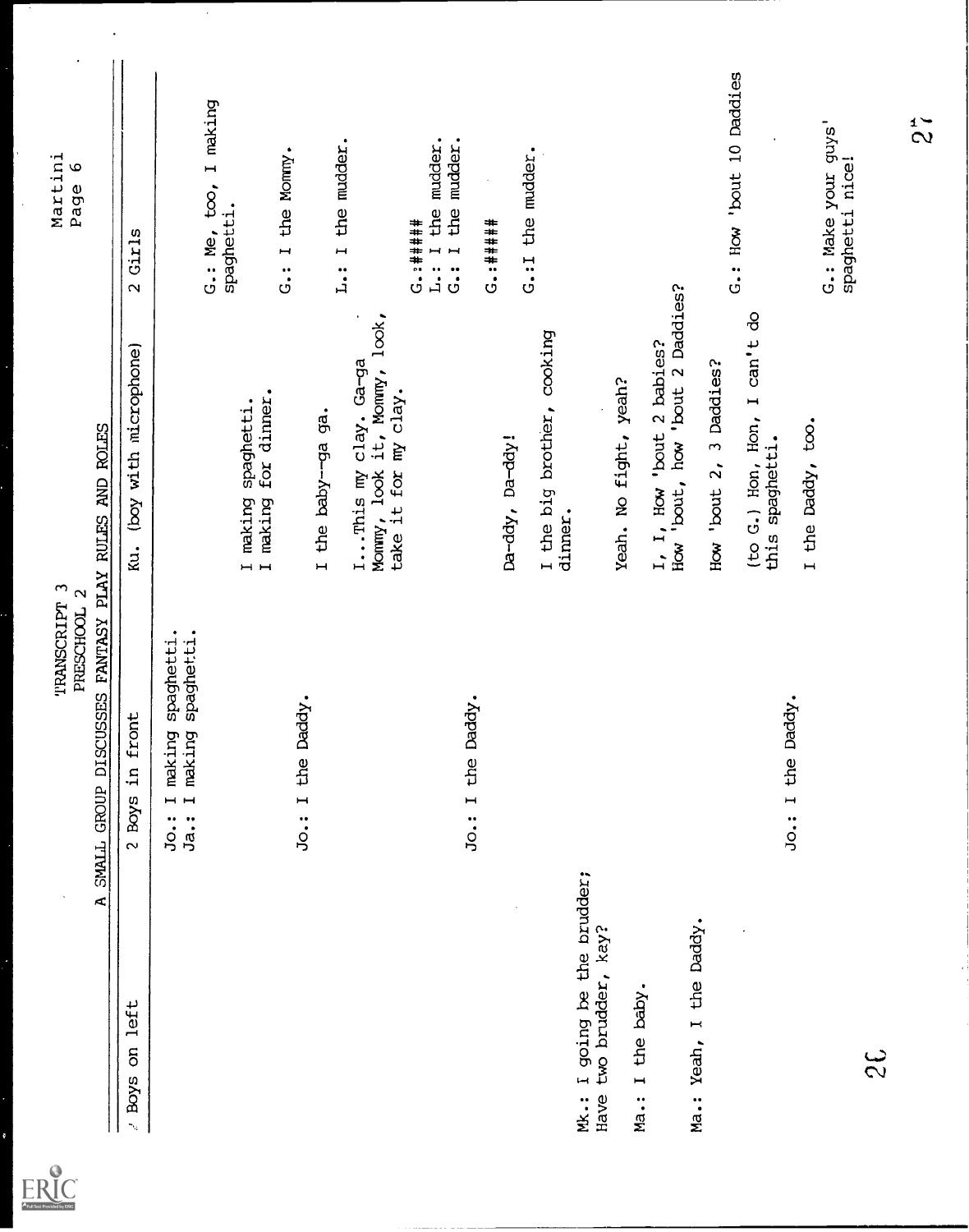

 $\hat{\boldsymbol{\epsilon}}$ 

 $\overline{\phantom{a}}$ 

 $\ddot{\phantom{0}}$ 

 $\frac{1}{2}$ 

|                                           | TRANSCRIPT 3 (cont)                                          |                                                                  | Page 7                                                                                     |
|-------------------------------------------|--------------------------------------------------------------|------------------------------------------------------------------|--------------------------------------------------------------------------------------------|
| Boys on left<br>$\overline{\mathbf{c}}$   | in front<br>$2$ Boys                                         | (boy with microphone)<br>Ku.                                     | 2 Girls                                                                                    |
|                                           |                                                              | baby bought a snake.<br>Hon, look, look what<br>Cook it.<br>Hon, |                                                                                            |
|                                           |                                                              |                                                                  | (L. reaches for G's<br>clay) I get this                                                    |
|                                           |                                                              |                                                                  | G.: Don't. It's gonna<br>L.: I get them all.<br>bite the arm off.<br>one.                  |
|                                           |                                                              | No! It's only spaghetti.                                         | (G. and L. argue over                                                                      |
|                                           | the Daddy, okay,<br>Ja.:I<br>L.2                             |                                                                  | the clay).                                                                                 |
|                                           |                                                              | I the Daddy.                                                     | L.: This is my snake.                                                                      |
|                                           |                                                              |                                                                  | snake so nobody can<br>G.: $I^{\dagger}$ 11 hold your<br>Nobody took it.<br>take it. ##### |
| the baby.<br>$Ma$ .: I                    |                                                              |                                                                  |                                                                                            |
|                                           |                                                              | ######, this crooked #####.<br>I'm cooking this big<br>Hon,      | L.: And ### the Daddy.                                                                     |
| the baby.<br>$\overline{a}$<br>Ma.:       |                                                              |                                                                  |                                                                                            |
| I the mama.<br>Ma.:                       |                                                              | Who want be the grandpa?                                         | G.: Not me.                                                                                |
| Ma.: Me!                                  |                                                              | Who want be the grandpa?                                         |                                                                                            |
|                                           |                                                              | Okay.                                                            |                                                                                            |
|                                           |                                                              | Who like be the grandma?                                         | L.: I the grandmother.                                                                     |
|                                           | Making spaghetti.<br>dinner.<br>for<br>$J_{\circ}$ :<br>Ja.: |                                                                  | plenty snake.<br>G. : I                                                                    |
| Ma.: Us making plenty<br>spaghetti, yeah? |                                                              |                                                                  |                                                                                            |
| $\frac{3}{2}$                             | Jo.: Yeah, for dinner.                                       |                                                                  | $\frac{c}{2}$                                                                              |
|                                           |                                                              |                                                                  |                                                                                            |
|                                           |                                                              |                                                                  |                                                                                            |
|                                           |                                                              |                                                                  |                                                                                            |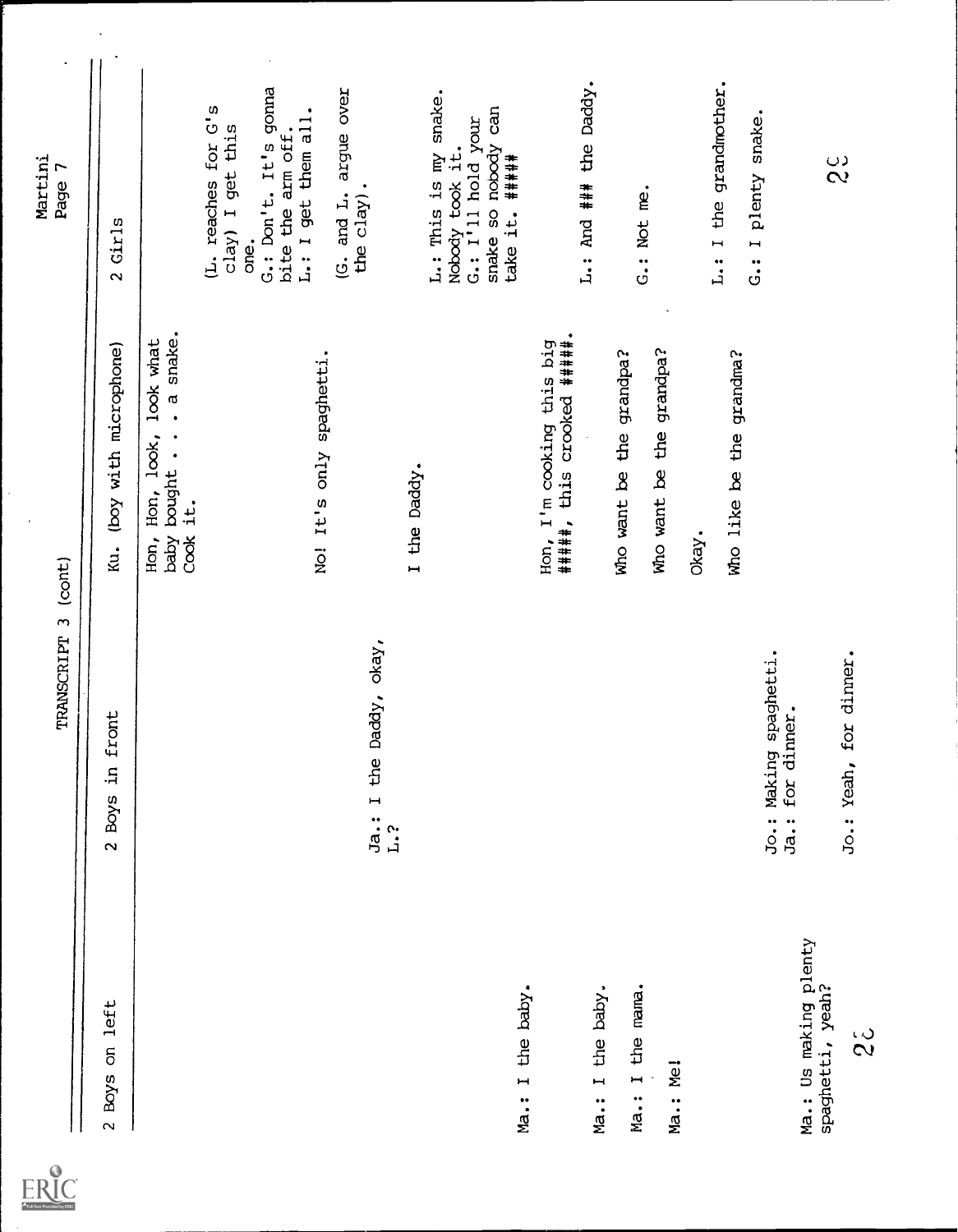

 $\ddot{\phantom{a}}$ 

 $\ddot{\phantom{a}}$ 

# TRANSCRIPT 4<br>PRESCHOOL 2: DISCUSSION AT LUNCH Page 8

| Girl                             | (boy with microphone)<br>$\vec{R}$ .                                                                                                                                                                                                                                                                                               | (blond boy)<br>$\ddot{\text{S}}$             | Others                                                                            |
|----------------------------------|------------------------------------------------------------------------------------------------------------------------------------------------------------------------------------------------------------------------------------------------------------------------------------------------------------------------------------|----------------------------------------------|-----------------------------------------------------------------------------------|
|                                  | My father not going move out<br>My father not going move out<br>I going move out, you know.<br>brother, us going move out.<br>Mrs. $V_{\bullet}$ , Mrs. $V_{\bullet}$ , Mrs. $V_{\bullet}$ , $V_{\bullet}$<br>brother. They going move<br>on us. My mother and my<br>My mother and my small<br>out your know.<br>(to S.)<br>on us. |                                              | Mrs. V.: K., eat your<br>com <sub>i</sub>                                         |
|                                  | No, my father going stay with<br>gotta move out.<br>grandma them.<br>È<br>g                                                                                                                                                                                                                                                        |                                              | K.: Not your mother<br>and your father?                                           |
|                                  | No, I not going down the                                                                                                                                                                                                                                                                                                           | Where you guys going move<br>out? the beach? | live by your own self?<br>Where you guys going<br>move out?<br>R.: You guys going |
| C.: At you fada's work,<br>yeah? | Me, my mother and my brother,<br>S., us going move out yeah,<br>work.<br>yeah, move out, yeah.<br>(Shakes head 'no').<br>Not at my father's<br>Us going<br>my mother.<br>beach.                                                                                                                                                    |                                              |                                                                                   |
| స్                               | I know.                                                                                                                                                                                                                                                                                                                            | ##### you can move out.                      | က်                                                                                |
|                                  |                                                                                                                                                                                                                                                                                                                                    |                                              |                                                                                   |

 $\overline{\phantom{a}}$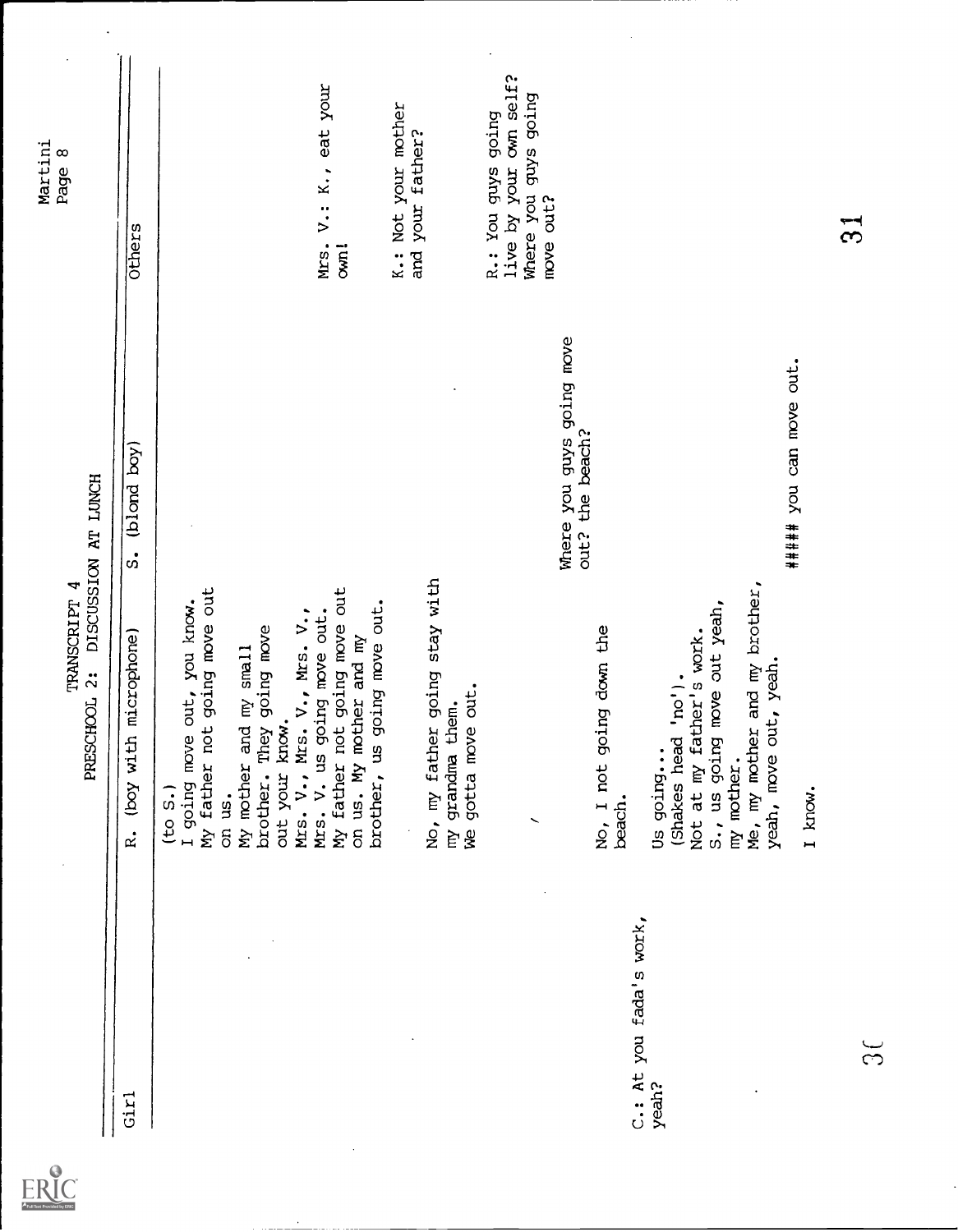|                                                                                                                                        | Martini<br>Page 9                                                                |
|----------------------------------------------------------------------------------------------------------------------------------------|----------------------------------------------------------------------------------|
|                                                                                                                                        | TRANSCRIPT 5                                                                     |
|                                                                                                                                        | PRESCHOOL 3: PHYSICAL STRUGGLES FOR DOMINANCE                                    |
| Ka. (boy with microphone)                                                                                                              | Others                                                                           |
|                                                                                                                                        |                                                                                  |
|                                                                                                                                        | (The teacher takes the toy phone<br>from Ka. because he has been too<br>noisey). |
| (Ka. walks to the center of the<br>room. He pushes C.).                                                                                |                                                                                  |
| (He grabs M. from behind and<br>lifts him off his feet).                                                                               | (C. moves away).                                                                 |
| (He chases E. and then pulls<br>her hair).                                                                                             | (M. whines and moves away).                                                      |
| (He pursues E. and grabs at<br>her Easter basket).                                                                                     | (E. whine and moves away).                                                       |
|                                                                                                                                        | (E. pulls away).                                                                 |
| I just like see!<br>(He rummages through her basket.<br>He pulls out the grass and<br>drops it on the floor).                          |                                                                                  |
|                                                                                                                                        | (E. whines and pulls her basket<br>$away$ ).                                     |
| (He wanders around, calling<br>into his microphone).<br>Microphone!<br>(He goes to a tripod magnifying<br>glass and looks through it). |                                                                                  |
|                                                                                                                                        | (M., who has been following him,<br>puts his hand under for Ka. to look<br>at).  |
| (Ka. yanks M.'s arm, hard).                                                                                                            |                                                                                  |
| Don't do that then!                                                                                                                    | (M. whines and pulls back his hand).                                             |
| (Ka. puts his face close to<br>M.'s, threatening. In doing<br>so, he spills the shells).                                               |                                                                                  |
| You gotta pick up, too, you<br>know!                                                                                                   | Teacher (thinking M. has spilled the<br>shells): M., M., M., clean that up!      |
|                                                                                                                                        | (M. picks up shells, then shows one<br>to Ka.) Look.                             |
| (Ka. pushes a shell into M.'s<br>cheek).                                                                                               |                                                                                  |



 $\sim$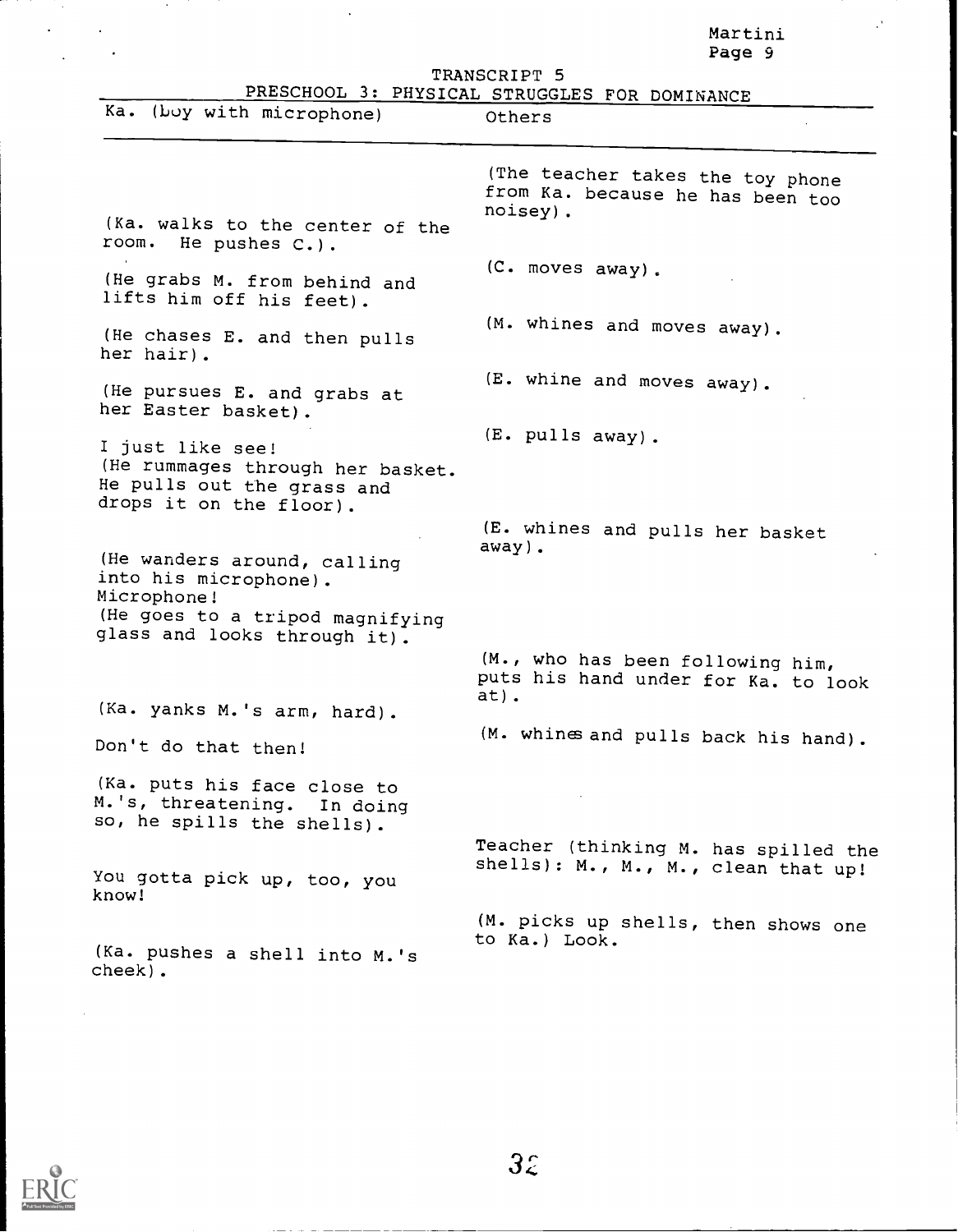| Full Text Provided by ERIC |
|----------------------------|

 $\ddot{\phantom{a}}$ 

|                                                                                                                             | SUBTLE VERBAL STRUGGLES FOR DOMINANCE<br>TRANSCRIPT 6<br>$\ddot{3}$<br>PRESCHOOL                                                                                            |                                                                                                         | Page 10<br>Martini                                                         |
|-----------------------------------------------------------------------------------------------------------------------------|-----------------------------------------------------------------------------------------------------------------------------------------------------------------------------|---------------------------------------------------------------------------------------------------------|----------------------------------------------------------------------------|
| lett)<br>far<br>So<br>YOB()<br>$\bullet$<br><b>xe</b>                                                                       | right)<br>So<br>(Boy<br>$\bullet$<br>$\hat{\mathbf{r}}$                                                                                                                     | microphone)<br>with<br>(Boy<br>Ka.                                                                      | Others                                                                     |
| No tell anybody, okay?                                                                                                      | you zip your mouth<br>no talk.<br>one girlfriend by the<br>####!<br>to P.:)<br>girlfriend<br>$\mathfrak{c}$<br>Bad, yeah!<br>(Whispers<br>He got a<br>Woohoo!<br>and<br>And | ٠<br>####<br>the<br>By                                                                                  |                                                                            |
| Yeah, no, shut your<br>mouth.                                                                                               | eat?<br>shut).<br>zip your<br>his<br>going<br>(Pretends<br>tuck<br>But how you<br>why<br>$\omega$<br>$\frac{5}{1}$<br>That's<br>mouth?<br>mouth                             |                                                                                                         | $\bullet$<br>1ip)<br>(P. pantomimes<br>zipping his<br>laughs)<br>$\dot{e}$ |
|                                                                                                                             | Ka<br>Eh, no,                                                                                                                                                               | orange<br>opening mouth).<br>Huh, yea! Go like this!<br>eat<br>(Shows how to<br>without                 | ٠                                                                          |
|                                                                                                                             | got orange<br>$Ke1$ ,<br>you no more<br>yeah,<br>mouth. (Laughs).<br>you<br>$\ddot{\phantom{0}}$<br>yeah<br>Or<br>Look like<br>mouth,<br>yeah,<br>yeah?                     | You stupid!<br>What?                                                                                    |                                                                            |
| mouth.<br>$y$ on<br>$1010$ (crazy).<br>orange in your<br>And look like<br>you Filipino.<br>you<br>Yes.<br>got<br>And<br>And | 10101<br>Yeah, you                                                                                                                                                          | Not!                                                                                                    |                                                                            |
| $\bullet$                                                                                                                   | $\frac{0}{\sigma}$<br>rind)?<br>can<br>(orange<br>hat you<br>Eh, know w<br>with this                                                                                        | in mouth.<br>orange<br>orange rind<br>others his<br>Hmmm!<br>$\overline{M}$<br>Shows<br>teeth)<br>(Puts | P.: He going look<br>like Billy, yeah?<br>kh!<br>$\ddot{P}$ .              |
| $\Im$                                                                                                                       | starts waving<br>rind in<br>teeth,<br>air).<br>orange<br>orange<br>h and st<br>in the<br>Look, I got<br>yeah? (Puts<br>his mouth<br>arms<br>his                             |                                                                                                         | ွ<br>၁                                                                     |
|                                                                                                                             |                                                                                                                                                                             |                                                                                                         |                                                                            |

Ţ